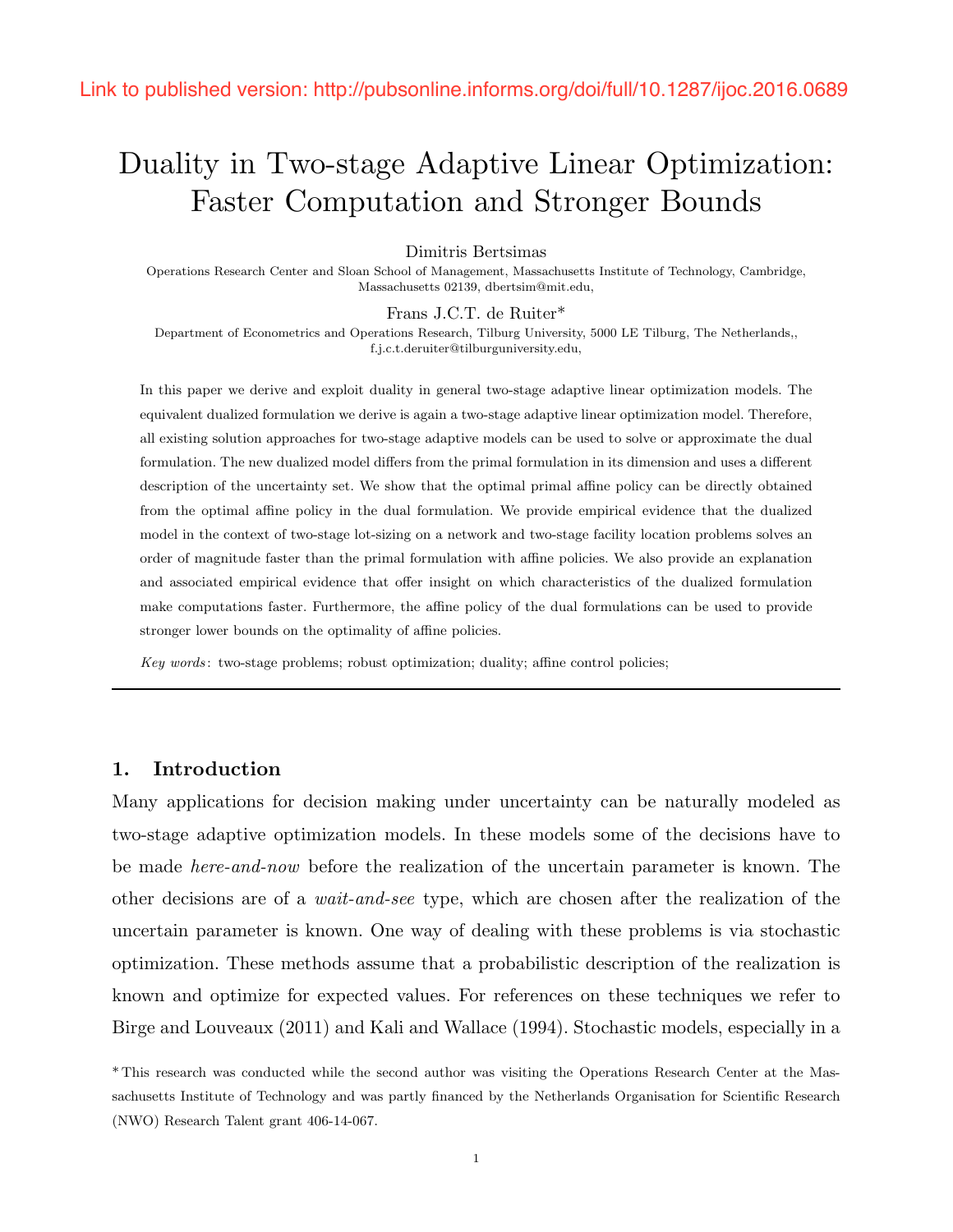two-stage setting, are known to suffer from the 'curse of dimensionality' and are therefore likely not tractable, see e.g. [Shapiro and Nemirovski](#page-25-1)  $(2005)$ . A different approach is to model these two-stage problems in a robust setting. Robust optimization techniques do not require a probabilistic description of the uncertainty set and have proven to be very useful in a number of practical applications. A selection of applications that use a two-stage robust setting are: unit commitment in the energy sector [\(Bertsimas et al. 2013,](#page-24-1) [Wang](#page-25-2) [et al. 2013,](#page-25-2) [Zhao and Zeng 2012\)](#page-25-3), emergency supply chain planning [\(Ben-Tal et al. 2011\)](#page-24-2), facility location problems [\(Ardestani-Jaafari and Delage 2014,](#page-23-0) Atamtürk and Zhang 2007, [Gabrel et al. 2014a\)](#page-24-3), Capacity expansion of network flows (Ordóñez and Zhao 2007, [Yin](#page-25-5) [et al. 2009\)](#page-25-5) and many others, see e.g. the survey papers by [Bertsimas et al.](#page-24-4) [\(2011\)](#page-24-4) and [Gabrel et al.](#page-24-5) [\(2014b\)](#page-24-5).

In the last decade or so, there has been a rise in solution techniques tailored to solve twostage optimization models in a robust setting. One of the first and very popular method is the use of affine policies for the wait-and-see decisions proposed by [Ben-Tal et al.](#page-24-6)  $(2004)$ . This method is appealing because it is computationally tractable for problem instances of moderate to large size. Furthermore, the affine policies appear to be near optimal in practical applications [\(Ardestani-Jaafari and Delage 2014,](#page-23-0) [Ben-Tal et al. 2004,](#page-24-6) [2005\)](#page-24-7). The use of affine policies is even provably optimal in some special cases [\(Bertsimas et al. 2010,](#page-24-8) [Iancu et al. 2013\)](#page-25-6). Other methods designed to solve two-stage adaptive optimization models are: approximation by static solutions [\(Bertsimas and Goyal 2010\)](#page-24-9), finite adaptability [\(Bertsimas and Caramanis 2010\)](#page-24-10), enumeration of vertices of the uncertainty set [\(Bertsi](#page-24-11)[mas and Goyal 2012\)](#page-24-11), column generation algorithms [\(Zeng and Zhao 2013\)](#page-25-7) and iterative partitioning of the uncertainty set [\(Postek and Den Hertog 2014,](#page-25-8) [Bertsimas and Dunning](#page-24-12) [2014\)](#page-24-12).

In this paper we derive a new dualized formulation of two-stage adaptive linear models that allow for faster computations and stronger bounds. More specifically, the main contributions of this paper can be summarized as follows:

1. We provide a dualized two-stage two-stage adaptive model for linear two-stage models with continuous wait-and-see decisions. The new model is derived by consecutively dualizing over the wait-and-see decisions and the uncertain parameters. The new dualized formulations have the same set of feasible (and optimal) here-and-now decisions as the original two-stage models. It has different dimensions, uncertain parameters, wait-and-see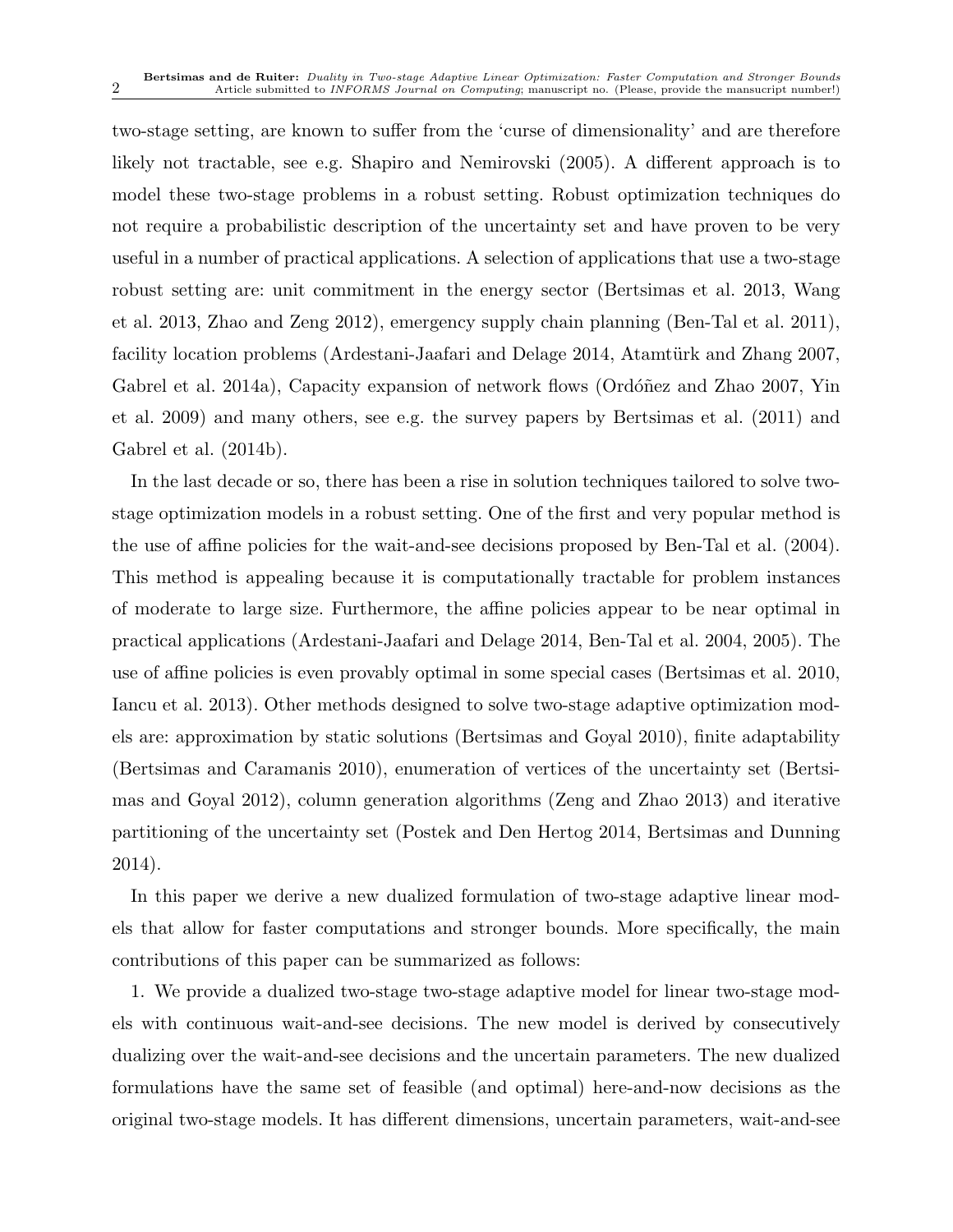decisions and constraints than the original two-stage adaptive model. Since the model is again a two-stage adaptive model, all existing solution techniques for two-stage adaptive models can be used to solve it.

2. We show that both formulations also have the same set of feasible and optimal hereand-now decisions when we solve the models using the popular method of affine policies. Furthermore, we show how the original affine policy can be obtained instantly from the affine policy in the dualized formulation.

3. We describe an algorithm to strengthen the lower bound method from [Hadjiyiannis](#page-24-13) [et al.](#page-24-13)  $(2011)$  to asses the (sub)optimality of affine policies described using both affine policies from the original and the dualized formulation.

4. We provide empirical evidence that the dualized model in the context of two-stage lotsizing on a network and two-stage facility location problems solves an order of magnitude faster than the primal formulation with affine policies and provides stronger lower bounds. Furthermore, we provide an explanation and associated empirical evidence that offer insight on which characteristics of the dualized formulation make computations faster.

Our dualized formulation can be used for general two-stage adaptive linear models with both continuous and integer here-and-now decisions. However, since we dualize over the second stage variables, the new dualized formulation only works for continuous second stage decisions. Furthermore, to end up with tractable models, our method focuses on polyhedral uncertainty sets.

The rest of this paper is organized as follows. In Section [2,](#page-3-0) we introduce the two-stage adaptive optimization model and derive the new dualized two-stage model. We explain the use of affine policies in the primal and dual formulation in Section [3.](#page-7-0) Section [4](#page-12-0) gives the computational algorithm to obtain stronger bounds on the optimal value of the fully adaptive model. In Sections [5](#page-14-0) and [6,](#page-18-0) we present our numerical results and show the computational advantage of the dualized formulation. Section [7](#page-23-2) gives some concluding remarks.

*Notation.* Throughout the paper we write vectors and matrices in bold font and scalars in normal font. We use the vector *e* to denote the vector of all ones and *I* for the identity matrix. The vector  $\bf{0}$  and matrix  $\bf{0}$  consist of only zero entries. All inequality signs represent componentwise inequalities.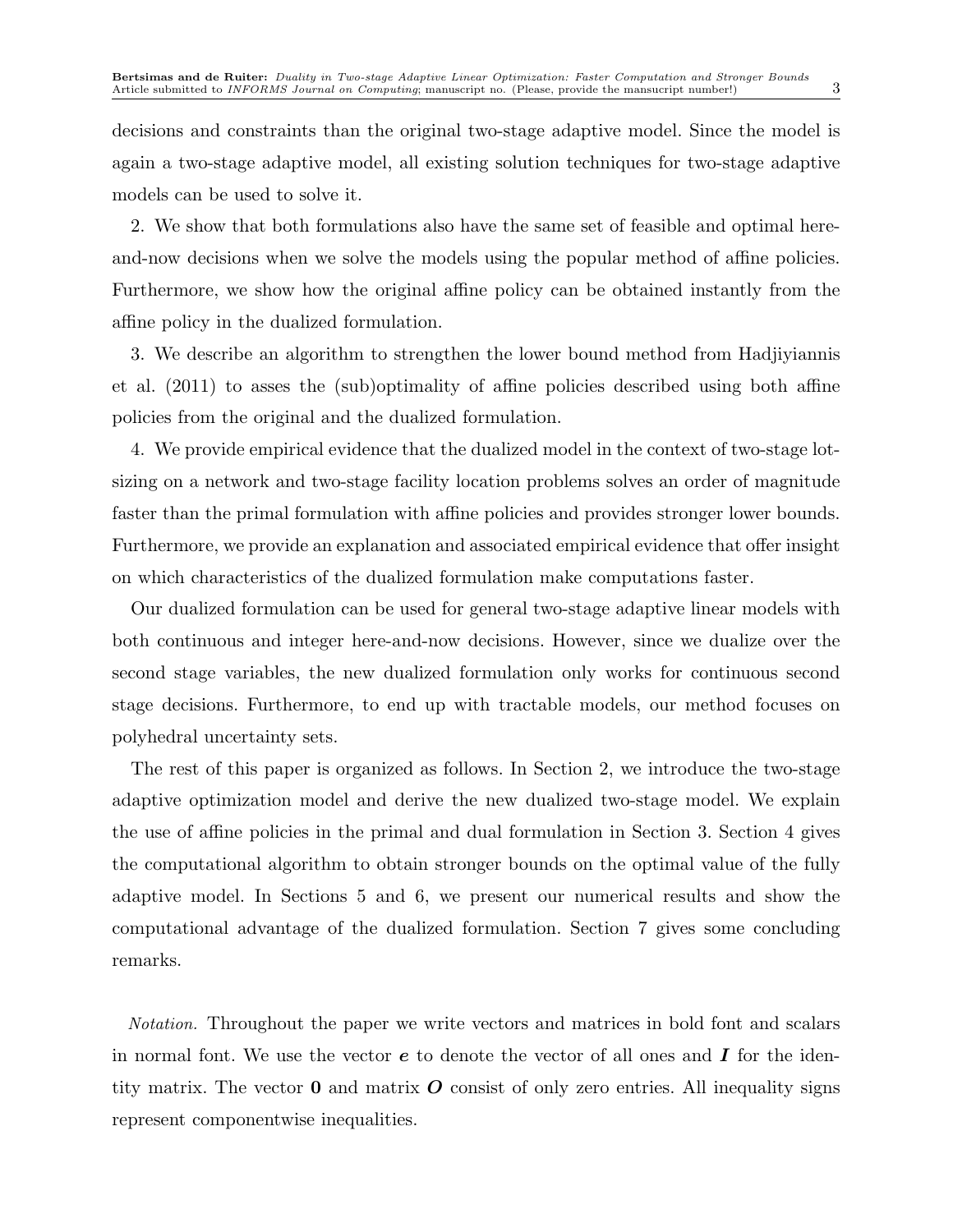## <span id="page-3-0"></span>2. Duality in Two-stage Adaptive Formulations

We first state the usual two-stage formulation in Section [2.1.](#page-3-1) The new dualized formulation is given in Section [2.2.](#page-4-0) We also indicate similarities in structure with the primal formulation and the differences in the two formulations.

#### <span id="page-3-1"></span>2.1. The Primal Formulation

We consider a general two-stage adaptive optimization model with continuous wait-and-see decisions. In the first stage we set the value of the here-and-now decisions *x* that have to be decided before the realization of the uncertain parameter is known. The continuous wait-and-see decisions  $y \ge 0$  have to be chosen after the value of the uncertain parameter is revealed. We take a polyhedral description of the uncertainty set of the form:

<span id="page-3-3"></span><span id="page-3-2"></span>
$$
\mathcal{U} = \{ \zeta \ge 0 : D\zeta \le d \},\tag{1}
$$

with  $\mathbf{D} \in \mathbb{R}^{p \times L}$  and  $\mathbf{d} \in \mathbb{R}^p$ . This type of uncertainty sets includes popular sets such as the box-uncertainty and budget uncertainty set [\(Bertsimas and Sim 2004\)](#page-24-14). The two-stage adaptive optimization problem has a linear objective and a set of linear uncertain constraints. With this general setting we can state the following description of a two-stage linear adaptive optimization model:

$$
\min_{x} c^{\top} x
$$
  
s.t.  $\forall \zeta \in \mathcal{U}: \exists y \geq 0: Ax + By \geq R\zeta + r$  (2)  
 $x \in \mathcal{X},$ 

where  $\mathcal{X} \subset \mathbb{R}^n$  is a set with additional constraints on the here-and-now decisions (some of the *x* variables may be integer). The wait-and-see variable *y* has dimension *k* and we denote the number of constraints in the model by *m*. The matrix *R* is chosen constant in this model, so the model only has uncertainty in the right-hand side. This is mainly done for exposition and all our results can be extended to the case where *R* depends on the here-and-now decision *x*, for example by taking

$$
\boldsymbol{R}(\boldsymbol{x}) = \boldsymbol{R}_0 + \sum_{i=1}^n \boldsymbol{R}_i x_i,
$$

for some matrices  $\mathbf{R}_0, \mathbf{R}_1, \ldots, \mathbf{R}_n$ . For our dual derivation to work, we must have the matrix  $\bm{B}$  to be fixed independent of  $\bm{\zeta}$ . Hence, we only consider the case of *fixed recourse*. Without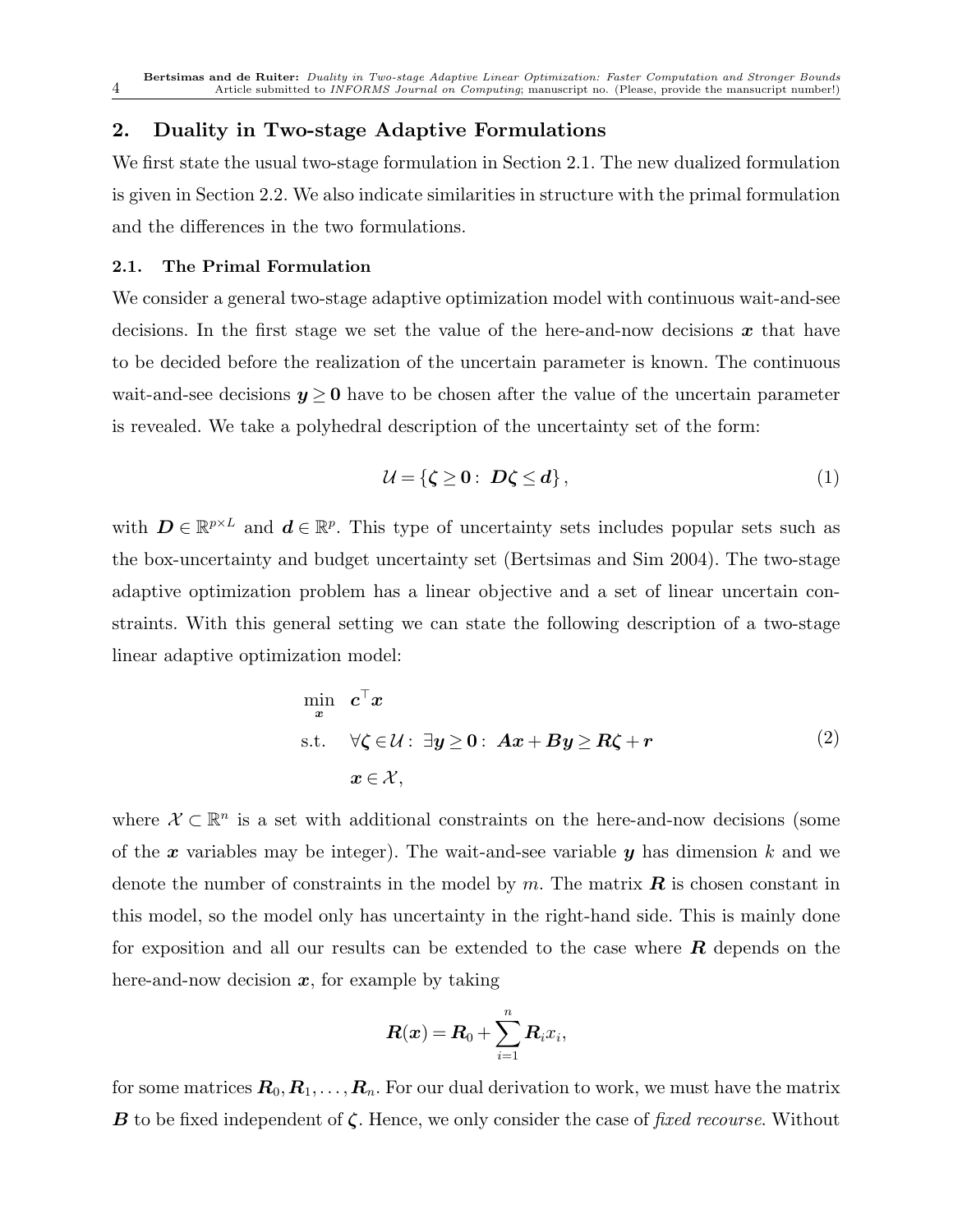loss of generality, there is no uncertainty in the objective function and it only includes hereand-now decisions. Objectives including uncertain parameters and wait-and-see decisions can be modelled as an instance of [\(2\)](#page-3-2) using an epigraph formulation, see [\(Ben-Tal et al.](#page-23-3) [2009,](#page-23-3) pp. 10-11). These epigraph formulations are also used in the models of our numerical examples in Sections [5](#page-14-0) and [6.](#page-18-0)

#### <span id="page-4-0"></span>2.2. The New Dualized Formulation

<span id="page-4-3"></span>The main contributions of this paper come from the next theorem, giving a dual formulation of [\(2\)](#page-3-2).

Theorem 1. *The here-and-now decision x is feasible (and optimal) for* [\(2\)](#page-3-2) *with nonempty uncertainty set U as in* [\(1\)](#page-3-3) *if and only if x is feasible (and optimal) for*

<span id="page-4-4"></span>
$$
\min_{\mathbf{x}} \quad \mathbf{c}^{\top} \mathbf{x} \\
\text{s.t.} \quad \forall \mathbf{w} \in \mathcal{V} : \exists \lambda \ge 0 : \begin{cases} \mathbf{w}^{\top} (A\mathbf{x} - \mathbf{r}) - \mathbf{d}^{\top} \lambda \ge 0 \\ \mathbf{D}^{\top} \lambda \ge \mathbf{R}^{\top} \mathbf{w} \end{cases} \tag{3}
$$
\n
$$
\mathbf{x} \in \mathcal{X},
$$

 $where \ \mathcal{V} = {\mathbf{w} \geq \mathbf{0}: \ \mathbf{B}^{\top} \mathbf{w} \leq \mathbf{0}, \ \mathbf{e}^{\top} \mathbf{w} = 1}.$ 

The proof of this theorem is split in two parts. The first part comes from a result known in the literature and the second part is the new contribution leading to the dualized formulation. The result from the literature transforms [\(2\)](#page-3-2) into a bilinear optimization model by applying duality to the wait-and-see variables. The result from this part is used frequently in the literature, in various settings, to solve two-stage adaptive optimization problems using column generation and Benders decomposition type algorithms (see e.g. [Bertsimas et al.](#page-24-1) [\(2013\)](#page-24-1), [Minoux](#page-25-9) [\(2011\)](#page-25-9), [Thiele et al.](#page-25-10) [\(2009\)](#page-25-10), [Zeng and Zhao](#page-25-7) [\(2013\)](#page-25-7) and [Zhao and Zeng](#page-25-3)  $(2012)$  or to derive an exact solution for special cases (Ordóñez and Zhao [2007\)](#page-25-4). This known result is given in Lemma [1.](#page-4-1)

Lemma 1. *The here-and-now decision x is feasible (and optimal) for* [\(2\)](#page-3-2) *if and only if x is feasible (and optimal) for*

<span id="page-4-2"></span><span id="page-4-1"></span>
$$
\min_{\boldsymbol{x}\in\mathcal{X}}\max_{\boldsymbol{\zeta}\in\mathcal{U}}\max_{\boldsymbol{w}\geq\boldsymbol{0}}\left\{\boldsymbol{c}^{\top}\boldsymbol{x}+\boldsymbol{w}^{\top}(\boldsymbol{R}\boldsymbol{\zeta}+\boldsymbol{r}-\boldsymbol{A}\boldsymbol{x})\mid\boldsymbol{B}^{\top}\boldsymbol{w}\leq\boldsymbol{0}\right\}.
$$
\n(4)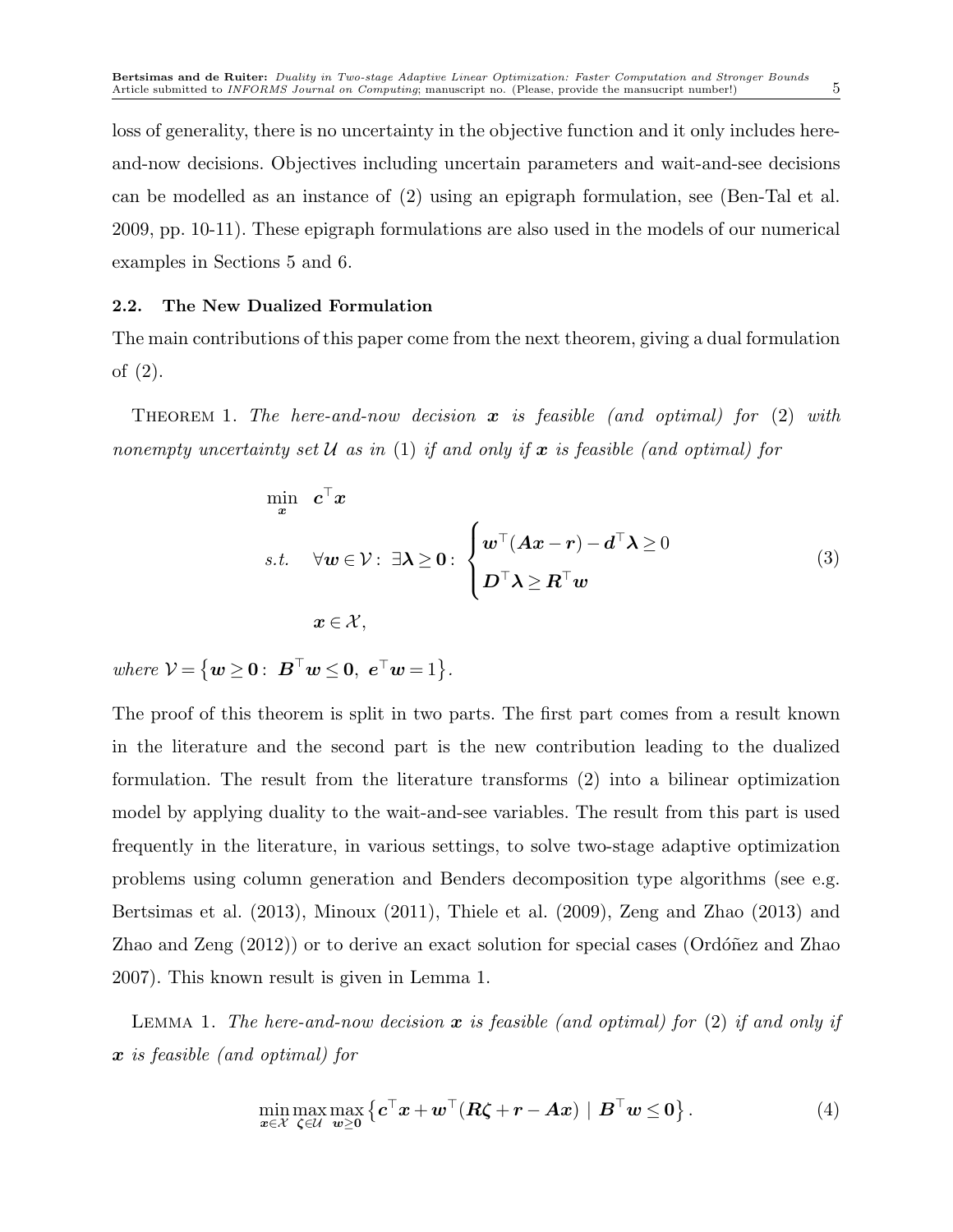*Proof.* For a given  $x \in \mathcal{X}$  we can write [\(2\)](#page-3-2) as

$$
\min_{\boldsymbol{x}\in\mathcal{X}}\max_{\boldsymbol{\zeta}\in\mathcal{U}}\min_{\boldsymbol{y}\ge{\bf 0}}\left\{\boldsymbol{c}^{\top}\boldsymbol{x} \mid \boldsymbol{A}\boldsymbol{x}+\boldsymbol{B}\boldsymbol{y}\geq\boldsymbol{R}\boldsymbol{\zeta}+\boldsymbol{r}\right\}.
$$

The result then follows by dualizing over  $y$ .  $\Box$ 

Note that for every  $\zeta$  the variable w ensures that the problem returns  $\infty$  whenever there exists a  $\zeta$  that violates the constraints in the original model [\(2\)](#page-3-2). The result from Lemma [1](#page-4-1) is also used in [Kuhn et al.](#page-25-11)  $(2011)$  to assess the suboptimality of affine policies in a two-stage *stochastic* setting. Their bound can also be used in robust settings, but one has to assign a distribution to the uncertainty set a priori. The authors explain that in that case the quality of the bound depends on the a priori distribution that is chosen. For the rest of the proof we first dualize [\(4\)](#page-4-2) further to end up with an equivalent two-stage adaptive optimization formulation.

*Proof of Theorem [1.](#page-4-3)* Consider, for fixed *w*, the inner maximization problem in [\(4\)](#page-4-2). Dualizing over  $\zeta$  gives

$$
\min_{\mathbf{x}\in\mathcal{X}}\max_{\mathbf{w}\geq\mathbf{0}}\min_{\mathbf{\lambda}\geq\mathbf{0}}\left\{\mathbf{c}^{\top}\mathbf{x}+\mathbf{w}^{\top}(\mathbf{r}-\mathbf{A}\mathbf{x})+\mathbf{d}^{\top}\mathbf{\lambda}\mid\mathbf{D}^{\top}\mathbf{\lambda}\geq\mathbf{R}^{\top}\mathbf{w},\ \mathbf{B}^{\top}\mathbf{w}\leq\mathbf{0}\right\}
$$
\n
$$
=\min_{\mathbf{x}\in\mathcal{X}}\max_{\mathbf{w}\in\widetilde{\mathcal{V}}}\min_{\mathbf{\lambda}\geq\mathbf{0}}\left\{\mathbf{c}^{\top}\mathbf{x}+\mathbf{w}^{\top}(\mathbf{r}-\mathbf{A}\mathbf{x})+\mathbf{d}^{\top}\mathbf{\lambda}\mid\mathbf{D}^{\top}\mathbf{\lambda}\geq\mathbf{R}^{\top}\mathbf{w}\right\},\tag{5}
$$

where in the last line we introduced  $\widetilde{\mathcal{V}} = \{ \boldsymbol{w} \ge \boldsymbol{0} : \ \boldsymbol{B}^\top \boldsymbol{w} \le \boldsymbol{0} \}$ . Introducing a variable  $\gamma$  we write the model using an epigraph formulation

<span id="page-5-0"></span>
$$
\min_{\mathbf{x}, \gamma} \quad \mathbf{c}^{\top} \mathbf{x} + \gamma
$$
\n
$$
\text{s.t.} \quad \forall \mathbf{w} \in \widetilde{\mathcal{V}}: \ \exists \lambda \ge 0: \ \begin{cases} \mathbf{w}^{\top} (\mathbf{r} - A \mathbf{x}) + \mathbf{d}^{\top} \lambda \le \gamma \\ \mathbf{D}^{\top} \lambda \ge \mathbf{R}^{\top} \mathbf{w} \end{cases} \tag{6}
$$
\n
$$
\mathbf{x} \in \mathcal{X}.
$$

To end up with our final result [\(3\)](#page-4-4) we have to prove that  $\gamma = 0$  for any optimal solution and that we can add the additional restriction  $e^{\top}w = 1$  to bound the uncertainty set  $\widetilde{V}$ without affecting the set of feasible solutions. From  $(5)$  it follows that there has to be an optimal adaptive policy  $\lambda^*(w)$  that satisfies

$$
\boldsymbol{d}^\top\left(\boldsymbol{\lambda}^*(\boldsymbol{w})\right)=\min_{\boldsymbol{\lambda}\ge{\bf 0}}\{\boldsymbol{d}^\top\boldsymbol{\lambda}\mid\boldsymbol{D}^\top\boldsymbol{\lambda}\ge{\boldsymbol{R}^\top\boldsymbol{w}}\}.
$$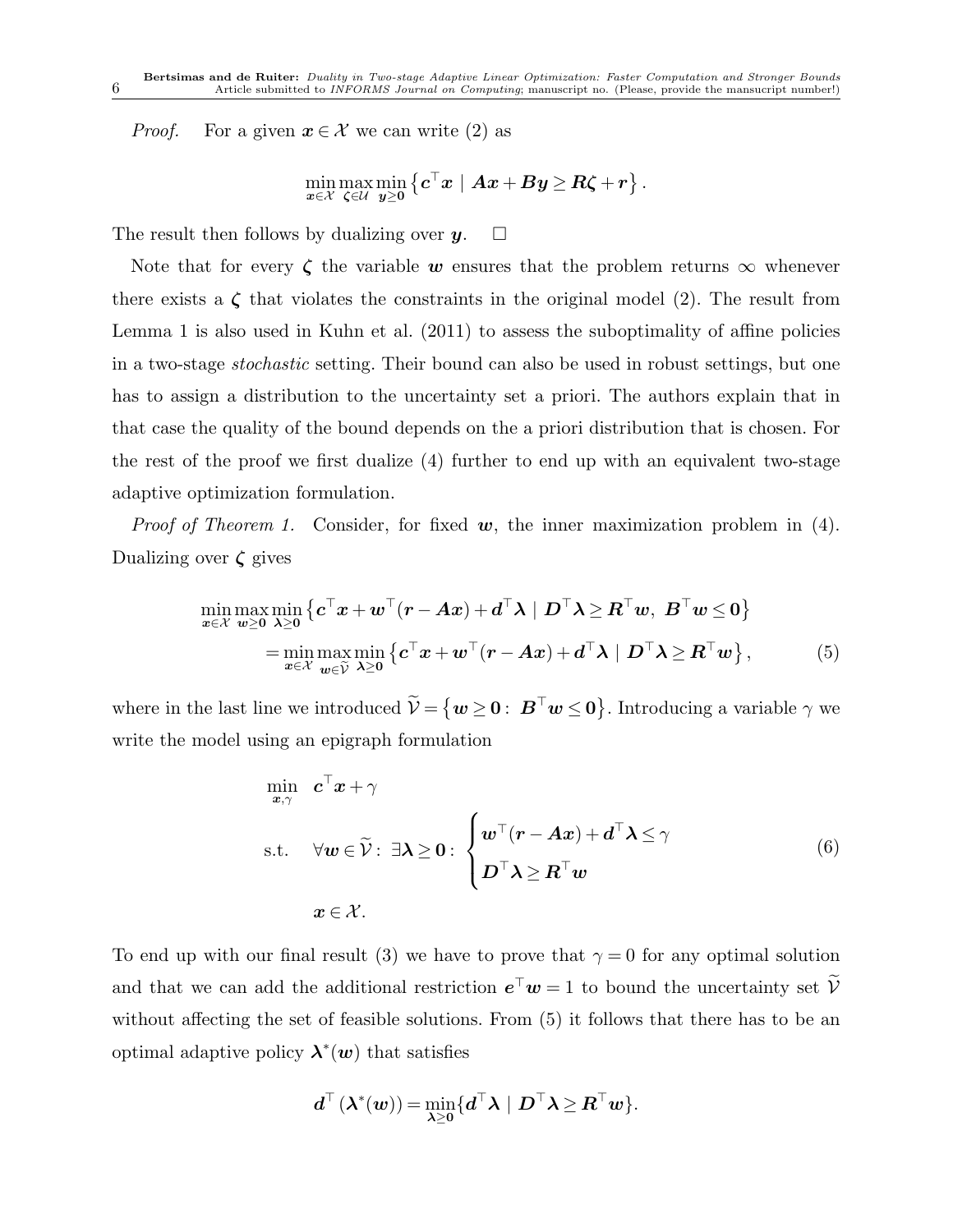Note that this policy is not only worst-case optimal, but chooses the best wait-and-see decision  $\lambda(w)$  for every scenario *w*. For the scenario  $0 \in \widetilde{\mathcal{V}}$  we have

$$
\boldsymbol{d}^{\top}(\boldsymbol{\lambda}^{*}(\mathbf{0})) = \min_{\boldsymbol{\lambda} \geq \mathbf{0}} \{ \boldsymbol{d}^{\top}\boldsymbol{\lambda} \mid \boldsymbol{D}^{\top}\boldsymbol{\lambda} \geq \mathbf{0} \} = \min_{\boldsymbol{\lambda} \geq \mathbf{0}} \max_{\boldsymbol{\zeta} \geq \mathbf{0}} \{ \boldsymbol{\lambda}^{\top} (\boldsymbol{d} - \boldsymbol{D}\boldsymbol{\zeta}) \} = 0,
$$

where the last equality holds since  $\mathcal{U} = \{ \zeta \ge 0 : D\zeta \le d \}$  is nonempty. Using this optimal decision for the parameter  $\mathbf{0} \in \widetilde{\mathcal{V}}$ , we see that

$$
\gamma \geq \mathbf{0}^{\top}(\mathbf{r} - \mathbf{A}\mathbf{x}) + \mathbf{d}^{\top}\mathbf{\lambda}^*(\mathbf{0}) = 0.
$$
 (7)

Now, let  $t \geq 0$  and  $w \geq 0$ . Then we have

$$
\begin{aligned} \boldsymbol{d}^\top \left( \boldsymbol{\lambda}^*(t\boldsymbol{w}) \right) = & \min_{\boldsymbol{\lambda} \geq \boldsymbol{0}} \{ \boldsymbol{d}^\top \boldsymbol{\lambda} \; | \; \boldsymbol{D}^\top \boldsymbol{\lambda} \geq \boldsymbol{R}^\top (t\boldsymbol{w}) \} \\ = & \min_{\boldsymbol{\lambda} \geq \boldsymbol{0}} \{ \boldsymbol{d}^\top (t\boldsymbol{\lambda}) \; | \; \boldsymbol{D}^\top \boldsymbol{\lambda} \geq \boldsymbol{R}^\top \boldsymbol{w} \} = \boldsymbol{d}^\top \left( t \boldsymbol{\lambda}^*(\boldsymbol{w}) \right). \end{aligned}
$$

Hence, we can impose scalar multiplicity on the adaptive policy  $\bm{\lambda}^*(\bm{w})$  without affecting the value of  $d^{\perp}(\lambda^*(w))$ . That is, for every  $w \in \mathcal{V}$  and scalar  $t \geq 0$  we impose  $\lambda^*(tw) = t\lambda(w)$ . From [\(7\)](#page-6-0) we have that  $\gamma \geq 0$ . Suppose for the sake of contradiction that for an optimal here-and-now decision  $(x, \gamma)$  we have  $\gamma > 0$ . Then there exist an  $w \in \tilde{\mathcal{V}}, w \neq 0$  such that

$$
\mathbf{w}^{\top}(\mathbf{r} - \mathbf{A}\mathbf{x}) + \mathbf{d}^{\top} \mathbf{\lambda}^*(\mathbf{w}) = \gamma > 0.
$$

Since  $\widetilde{\mathcal{V}}$  is a cone, we have that  $(tw) \in \widetilde{\mathcal{V}}$  for every  $t \geq 0$  and  $w \in \widetilde{\mathcal{V}}$ . Therefore, we have by scalar multiplicity of  $\lambda^*(w)$ 

$$
(t\boldsymbol{w})^{\top}(\boldsymbol{r}-\boldsymbol{A}\boldsymbol{x})+\boldsymbol{d}^{\top}\boldsymbol{\lambda}^*(t\boldsymbol{w})=t\gamma>\gamma
$$
 for all  $t>1$ .

This contradicts the assumption that  $\gamma > 0$  is feasible. Hence, we must have  $\gamma = 0$ . Finally, consider a solution that is feasible for all values in the further restricted uncertainty set

$$
\mathcal{V} = \{ \boldsymbol{w} \ge \boldsymbol{0} : \ \boldsymbol{B}^{\top} \boldsymbol{w} \le \boldsymbol{0}, \ ||\boldsymbol{w}||_1 = 1 \}
$$
  
=  $\{ \boldsymbol{w} \ge \boldsymbol{0} : \ \boldsymbol{B}^{\top} \boldsymbol{w} \le \boldsymbol{0}, \ \boldsymbol{e}^{\top} \boldsymbol{w} = 1 \}.$ 

Then, by scalar multiplicity of  $\lambda^*(w)$ , we can directly construct the other feasible waitand-see decisions for all other  $\mathbf{w} \in \widetilde{\mathcal{V}}$  (with  $||\mathbf{w}||_1 \neq 1$ ).  $\Box$ 

Any two-stage adaptive optimization model with fixed recourse, continuous wait-and-see decisions and a polyhedral uncertainty set can be readily formulated as an instance of [\(2\)](#page-3-2). Theorem [1](#page-4-3) then directly provides practitioners with the alternative dual formulation [\(3\)](#page-4-4). Table [1](#page-7-1) highlights some differences such as the number of wait-and-see variables, uncertain parameters and constraints in the primal and dual formulation. In our numerical examples in Sections [5](#page-14-0) and [6](#page-18-0) we clarify these differences with explicit values for  $m$ ,  $k$ ,  $L$  and  $p$ .

<span id="page-6-0"></span>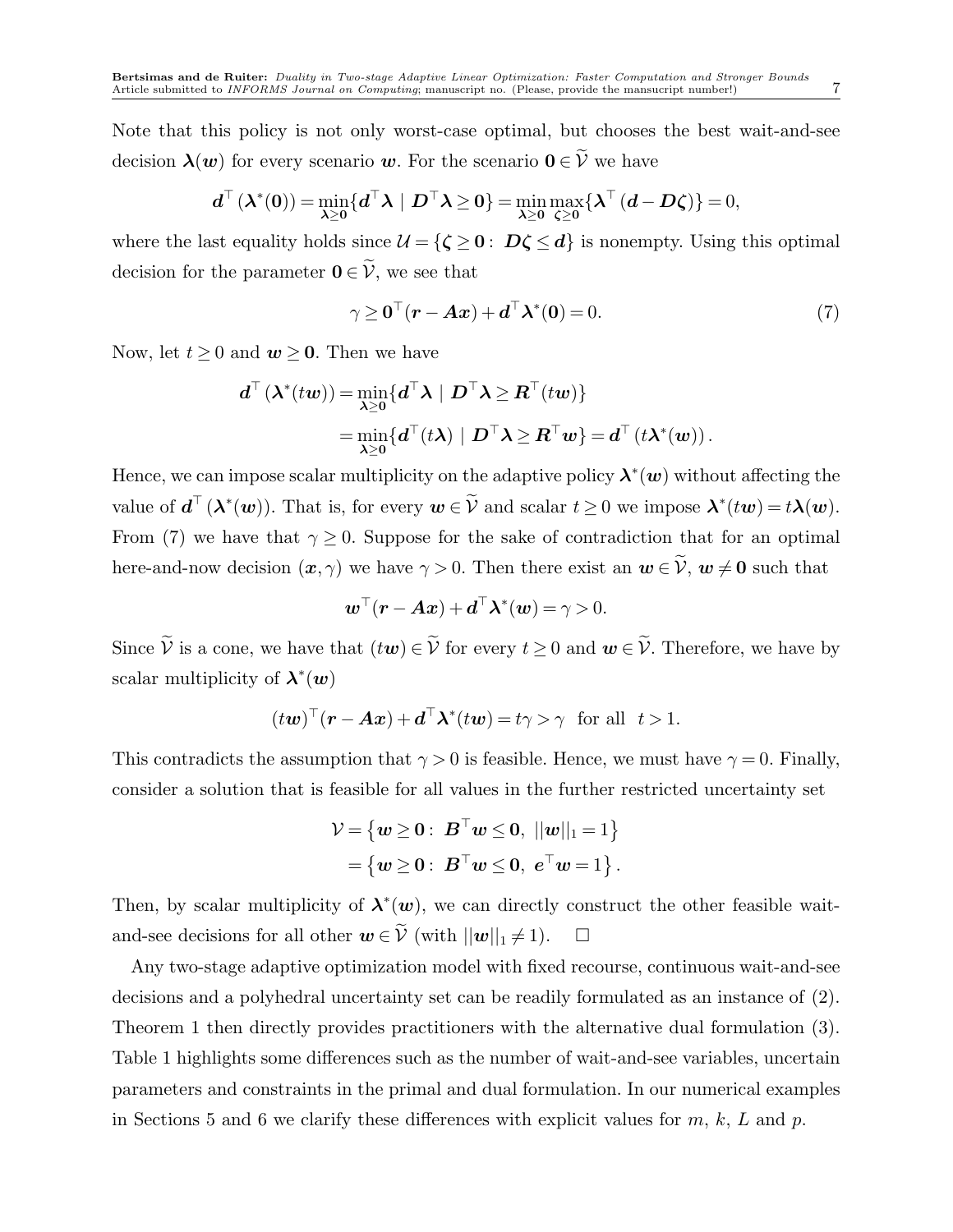|                                        | Primal formulation $(2)$ Dual formulation $(3)$ |       |
|----------------------------------------|-------------------------------------------------|-------|
| $#$ uncertain parameters               |                                                 | m     |
| $#$ wait-and-see decisions             | $\kappa$                                        | р     |
| $#$ constraints on variables           | m                                               | $L+1$ |
| $#$ constraints on uncertain parameter |                                                 | $k+1$ |

<span id="page-7-1"></span>Table 1 Comparing dimensions of uncertainty parameters, variables and number of constraints in the original two-stage adaptive formulation [\(2\)](#page-3-2) and in our new dualized formulation [\(3\)](#page-4-4).

# <span id="page-7-0"></span>3. Solving the Primal and Dual Formulation with Affine Policies

The model [\(3\)](#page-4-4) is again a two-stage adaptive optimization model with a nonnegative bounded polyhedral uncertainty set and is therefore another instance of [\(2\)](#page-3-2). Hence, we can directly apply all exact and approximation methods to solve adaptive optimization problems mentioned in the introduction. We first show the equivalence of the dual formulation with the nonadaptive robust counterpart in the static case. We then continue to show that the optimal solutions of both formulations are the same when we solve the models with affine policies.

## 3.1. Static Robust Optimization

If we take  $B = O$ , then [\(2\)](#page-3-2) is the following robust optimization model without wait-and-see decisions:

<span id="page-7-4"></span>
$$
\min_{x} c^{\top} x
$$
  
s.t.  $\forall \zeta \in \mathcal{U}: Ax \ge R\zeta + r$   
 $x \in \mathcal{X},$  (8)

where  $U$  is as in [\(1\)](#page-3-3). This problem is hard to solve in its current form since each constraint has to hold for an infinite number of values for  $\zeta$ . To reformulate the problem, we can consider the uncertainty constraintwise (see [Ben-Tal et al.](#page-23-3) [\(2009\)](#page-23-3)), i.e., we only have to look at one row

<span id="page-7-3"></span><span id="page-7-2"></span>
$$
\forall \zeta \in \mathcal{U}: \ \mathbf{A}_i \mathbf{x} \geq \mathbf{R}_i \zeta + r_i \tag{9}
$$

at a time, where  $A_i, R_i$  and  $r_i$  are respectively the *i*-th row of  $A, R$  and  $r$ . To make this model tractable we can reformulate each constraint using standard duality techniques to obtain the robust counterpart, see e.g. [Ben-Tal et al.](#page-23-3) [\(2009\)](#page-23-3).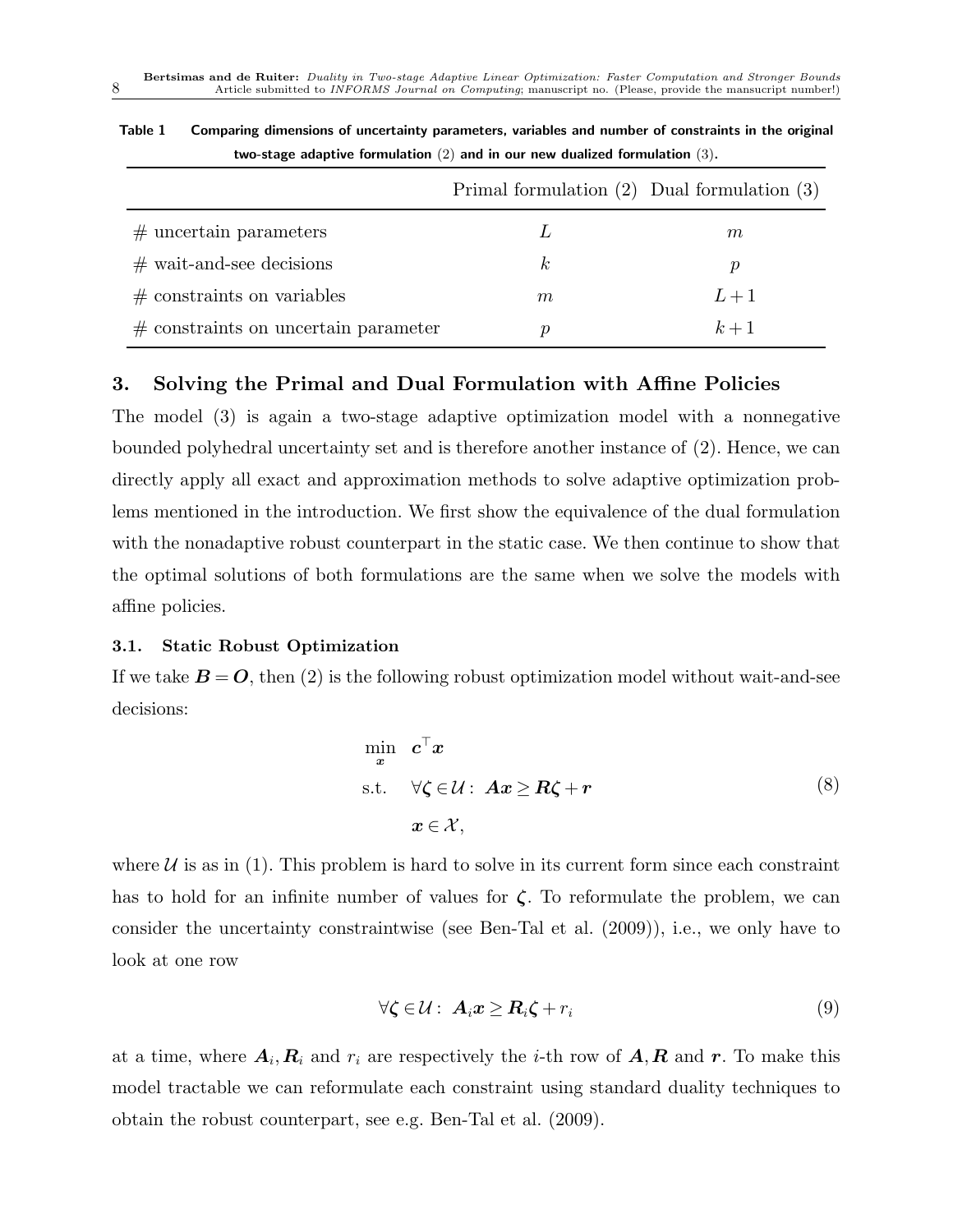Lemma 2 (Robust Counterpart). *Constraint* [\(9\)](#page-7-2) *is satisfied if and only if there exists a*  $\pi^{i} \in \mathbb{R}^{p}$  *such that* 

$$
\begin{aligned} &\boldsymbol{A}_i \boldsymbol{x} - \boldsymbol{\pi^i}^\top \boldsymbol{d} \geq r_i \\ &\boldsymbol{D}^\top \boldsymbol{\pi^i} \geq \boldsymbol{R}_i \\ &\boldsymbol{\pi^i} \geq 0. \end{aligned}
$$

Note that this dualization approach can also be used for any other polyhedral uncertainty set. For notational convenience we shall use matrix variables for the rest of the section. If we write  $\Pi = [\pi^i, \ldots, \pi^m]$ , then by Lemma [2](#page-7-3) we have that [\(8\)](#page-7-4) is equivalent to

<span id="page-8-1"></span>
$$
\min_{x,\Pi} c^{\top} x
$$
  
s.t.  $Ax - \Pi^{\top} d \ge r$   
 $D^{\top} \Pi \ge R^{\top}$   
 $x \in \mathcal{X}, \Pi \ge O.$  (10)

We can also find a dual formulation for the static model [\(8\)](#page-7-4) using the dual formulation that is derived in Theorem [1.](#page-4-3) In that way, we end up with the same dual formulation as in [\(3\)](#page-4-4), but with the simple uncertainty set

<span id="page-8-0"></span>
$$
\mathcal{V} = \left\{ \boldsymbol{w} \ge \boldsymbol{0}: \, \boldsymbol{e}^\top \boldsymbol{w} = 1 \right\}. \tag{11}
$$

For these robust models with  $\mathbf{B} = \mathbf{O}$  the uncertainty set [\(11\)](#page-8-0) has only *m* extreme points  $e_1, e_2, \ldots, e_m$ . As shown in [\(Bertsimas and Goyal 2012,](#page-24-11) Lemma 1), linear policies are optimal if there are only *m* extreme points, where *m* is the size of the uncertainty set. Furthermore, by taking the linear policy  $\lambda(w) = \Pi w$  in [\(3\)](#page-4-4) we end up with the same robust counterpart as [\(10\)](#page-8-1).

#### 3.2. Solving the Two-stage Formulations with Affine Policies

Let us now return to the general case in which  $B \neq O$ , so we do need to take the waitand-see decisions *y* into account. In principle, an optimal policy  $y(\zeta)$  in [\(2\)](#page-3-2) can be any function of the uncertain parameter  $\zeta$ . However, this results in an intractable model where we would have to optimize over all possible functions. To come up with tractable models [Ben-Tal et al.](#page-24-6) [\(2004\)](#page-24-6) suggest to restrict the wait-and-see decisions to be affine in  $\zeta$ :

$$
\boldsymbol{y}(\boldsymbol{\zeta}) = \boldsymbol{u} + \boldsymbol{V} \boldsymbol{\zeta},
$$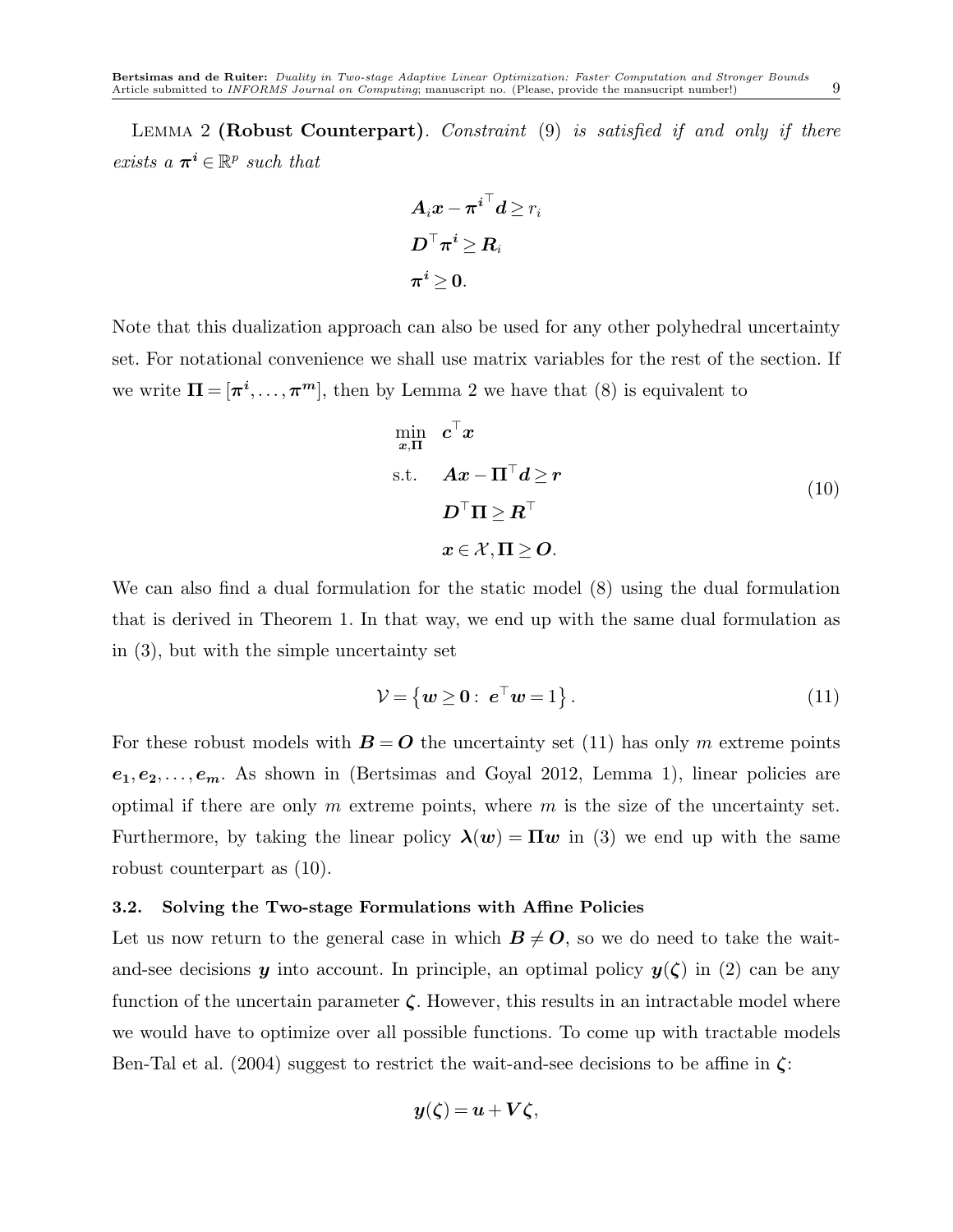where  $u \in \mathbb{R}^m$  and  $V \in \mathbb{R}^{m \times L}$  are respectively a vector and a matrix of here-and-now variables. Although this restriction might seem very severe, it turns out to perform very good in practical applications, see [Ben-Tal et al.](#page-24-6) [\(2004,](#page-24-6) [2005\)](#page-24-7), and is even provably optimal in some specific cases, see [Bertsimas et al.](#page-24-8) [\(2010\)](#page-24-8), [Iancu et al.](#page-25-6) [\(2013\)](#page-25-6). With this decision rule, we obtain the following robust counterpart for  $(2)$  with affine policies

$$
\min_{x,u,V} \mathbf{c}^{\top} x
$$
\n
$$
\text{s.t.} \quad \forall \zeta \in \mathcal{U}: \begin{cases} \mathbf{A}x + \mathbf{B}(u + V\zeta) \geq R\zeta + r \\ u + V\zeta \geq 0 \end{cases} \tag{12}
$$
\n
$$
x \in \mathcal{X}.
$$

This model does not have wait-and-see variables. Therefore, we can apply Lemma [2](#page-7-3) to reformulate each constraint and obtain the robust counterpart. Introducing the auxiliary (matrix) variables  $\Pi \in \mathbb{R}^{p \times m}$  and  $\Xi \in \mathbb{R}^{p \times k}$  we can write down the robust counterpart as

<span id="page-9-2"></span>
$$
\min_{x,u,V,\Pi,\Xi} c^{\top}x
$$
\ns.t. 
$$
Ax + Bu - \Pi^{\top}d \geq r
$$
\n
$$
BV \geq R - \Pi^{\top}D
$$
\n
$$
u - \Xi^{\top}d \geq 0
$$
\n
$$
D^{\top}\Xi + V^{\top} \geq O
$$
\n
$$
\Pi, \Xi \geq O
$$
\n
$$
x \in \mathcal{X}.
$$
\n(13)

For the dualized formulation we can also impose linear restrictions, i.e.,

<span id="page-9-1"></span><span id="page-9-0"></span>
$$
\boldsymbol{\lambda}(\boldsymbol{w}) = \boldsymbol{Q}\boldsymbol{w},\tag{14}
$$

where we now introduce here-and-now variables  $Q \in \mathbb{R}^{p \times m}$  to construct the decision rule. Note that we restricted ourselves now to *linear* policies in the dual formulation instead of affine policies. However, leaving out the constant term does not restrict the set of feasible and optimal here-and-now decisions as follows from the next proposition.

PROPOSITION 1. *If*  $(\mathbf{x}, \lambda(\mathbf{w}) = \mathbf{q} + \mathbf{Q}\mathbf{w})$  *is feasible for* [\(3\)](#page-4-4)*, then*  $(\mathbf{x}, \lambda(\mathbf{w}) = \mathbf{Q}\mathbf{w})$  *with*  $\widetilde{\mathbf{Q}} = \mathbf{q}\mathbf{e}^{\top} + \mathbf{Q}$  *is also feasible.*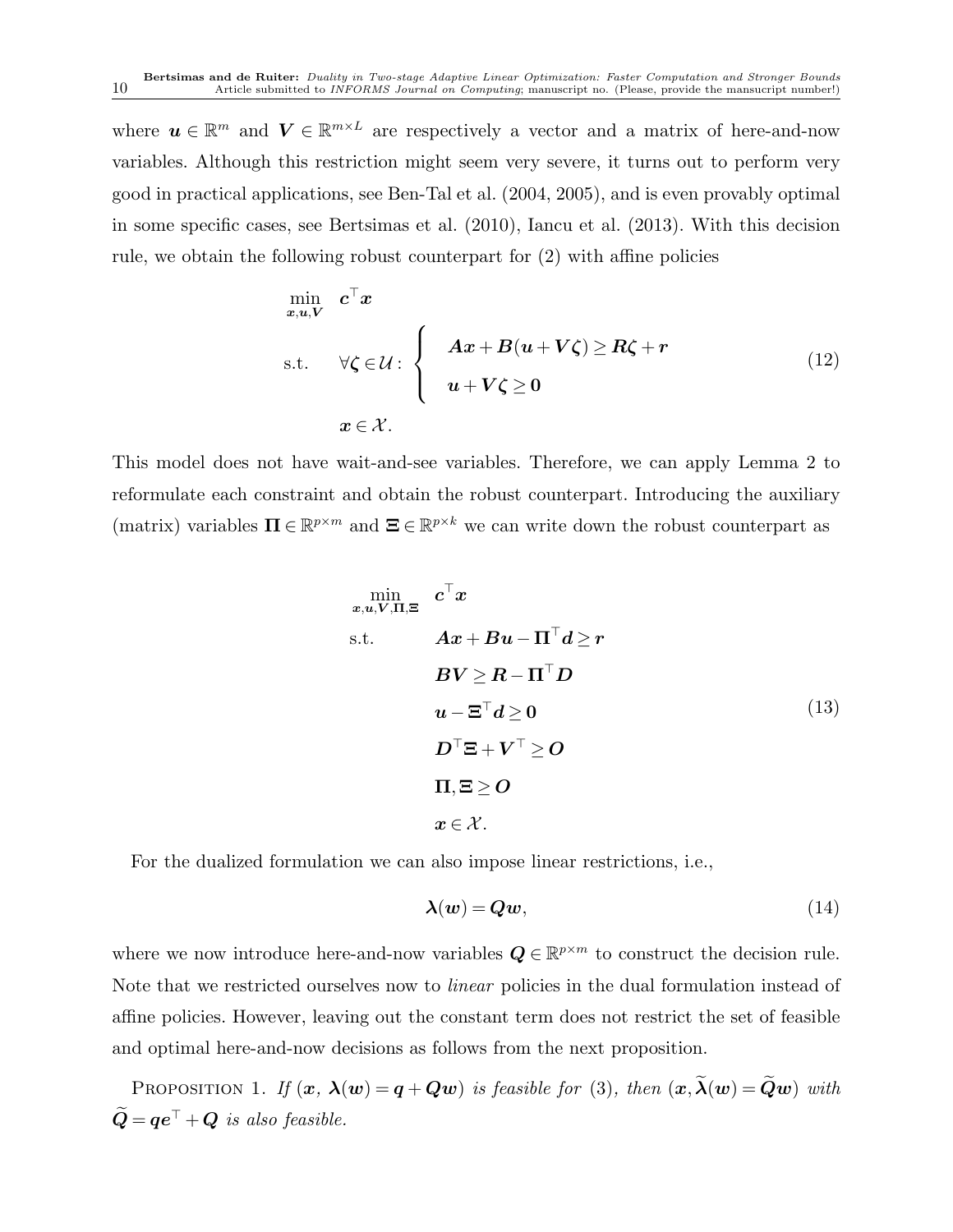*Proof.* For all  $w \in V$  we have  $e^{\top}w = 1$ . Therefore, for all  $w \in V$  the following relation holds

$$
\widetilde{\boldsymbol{\lambda}}(\boldsymbol{w}) = \widetilde{\boldsymbol{Q}} \boldsymbol{w} = (\boldsymbol{q}\boldsymbol{e}^\top + \boldsymbol{Q})\boldsymbol{w} = \boldsymbol{q} + \boldsymbol{Q}\boldsymbol{w} = \boldsymbol{\lambda}(\boldsymbol{w}).
$$

Hence, if  $\lambda(w)$  is a feasible policy for [\(15\)](#page-10-0), then so is  $\widetilde{\lambda}(w)$ .  $\Box$ 

Substituting the linear policy [\(14\)](#page-9-0) in [\(3\)](#page-4-4), we obtain the following model

<span id="page-10-0"></span>
$$
\begin{aligned}\n\min_{x,Q} & c^{\top}x \\
\text{s.t.} & \forall w \in \mathcal{V} : \left\{ \begin{array}{l}\n& w^{\top}(Ax - r) - d^{\top}(Qw) \ge 0 \\
& D^{\top}Qw \ge R^{\top}w \\
& Qw \ge 0\n\end{array} \right. \\
&\quad x \in \mathcal{X}.\n\end{aligned}\n\tag{15}
$$

A robust counterpart for [\(15\)](#page-10-0) can be derived using standard LP dualization as in Lemma [2.](#page-7-3) With the introduction of the auxiliary variables  $\boldsymbol{\varepsilon} \in \mathbb{R}^k$ ,  $\boldsymbol{\Lambda} \in \mathbb{R}^{k \times L}$  and  $\boldsymbol{\Omega} \in \mathbb{R}^{k \times p}$ , the resulting robust counterpart can be written as

<span id="page-10-1"></span>
$$
\min_{x,Q,\varepsilon,\Omega,\Lambda} \quad c^{\top}x
$$
\ns.t. 
$$
Ax + B\varepsilon - Q^{\top}d \geq r
$$
\n
$$
B\Lambda \geq R - Q^{\top}D
$$
\n
$$
B\Omega + Q^{\top} \geq O
$$
\n
$$
\varepsilon \geq 0, \quad \Lambda, \Omega \geq O
$$
\n
$$
x \in \mathcal{X}.
$$
\n(16)

The next theorem shows that the primal and dual formulation have the same set of feasible (and optimal) here-and-now decisions.

<span id="page-10-2"></span>THEOREM 2. The solution  $(x, Q, \varepsilon, \Omega, \Lambda)$  is feasible for [\(16\)](#page-10-1) if and only if  $(\mathbf{x}, \mathbf{u}, \mathbf{V}, \mathbf{\Pi}, \mathbf{\Xi})$  *is feasible for* [\(13\)](#page-9-1)*, where* 

$$
\begin{aligned} \boldsymbol{u} = \boldsymbol{\varepsilon} + \boldsymbol{\Omega} \boldsymbol{d} \\ \boldsymbol{V} = \boldsymbol{\Lambda} - \boldsymbol{\Omega} \boldsymbol{D} \\ \boldsymbol{\Pi} = \boldsymbol{\Omega}^{\top} \boldsymbol{B}^{\top} + \boldsymbol{Q} \end{aligned}
$$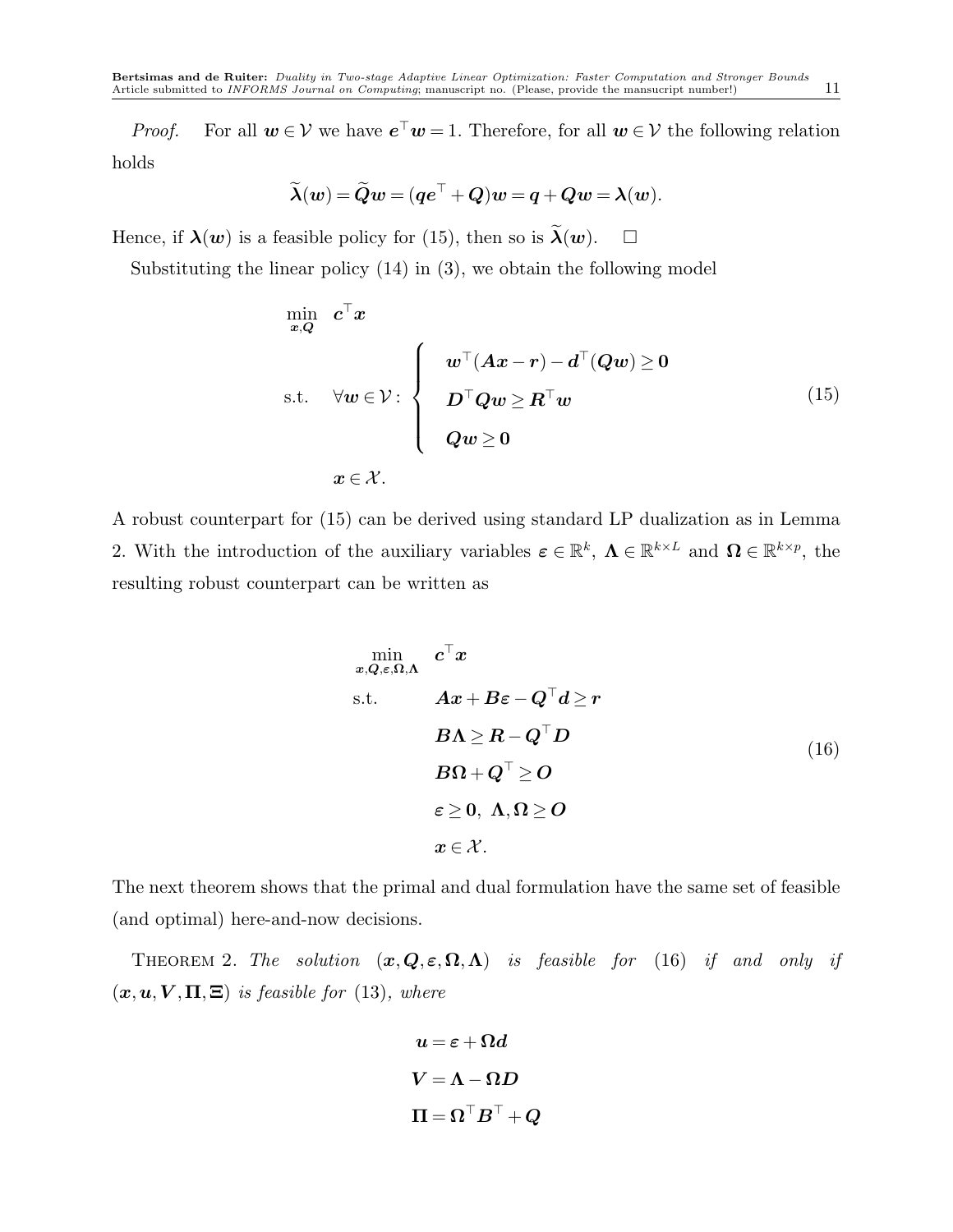$$
\boldsymbol{\Xi} = \boldsymbol{\Omega}^\top.
$$

The proof is direct and therefore omitted. Theorem [2](#page-10-2) is not only useful because it proves equivalence of the primal and dual formulation with affine policies. It also allows us to solve the dual formulation  $(16)$  with affine policies and directly obtain the optimal affine policy of the original formulation (or vice versa). Despite this equivalence there may be significant computational benefits from solving two stage problems using the dualized formulation rather than the primal formulation. This can be seen by comparing the two robust counterparts  $(13)$  and  $(16)$ . We compare the number of affine constraints and the number of sign restrictions in Table [2.](#page-11-0) We use the same parameters as in Table [1](#page-7-1) for the number of uncertain parameters (*L*), the number of wait-and-see decisions (*k*), the number of affine constraints on the variables  $(m)$  and the number of affine constraints in the uncertainty set  $(p)$ . We observe that the total number of constraints (affine constraints

|                         | Primal formulation $(13)$ Dual formulation $(16)$ |            |
|-------------------------|---------------------------------------------------|------------|
| $\#$ affine constraints | $(1+L)(m+k)$                                      | $m(1+L+p)$ |
| $#$ sign restrictions   | $p(m+k)$                                          | $k(1+L+p)$ |

<span id="page-11-0"></span>Table 2 Comparing the number of affine constraints and sign restrictions in  $(13)$  and  $(16)$ 

and sign restrictions) is the same in both formulations. However, there is a difference in the break down into the number of affine constraints and the number of sign restrictions. This is important since sign restrictions are much easier to handle by solvers than affine constraints. From Table [2](#page-11-0) we see that for a large number of wait-and-see decisions *k*, relative to the number of constraints in the original model and uncertainty set (*m* and  $p$ ), the dual formulation [\(16\)](#page-10-1) can most likely be solved more efficiently than the primal formulation [\(13\)](#page-9-1). We observe these computational benefits in our numerical examples in Sections [5](#page-14-0) and [6](#page-18-0) where we present Table [2](#page-11-0) with some explicit values for *L*, *k*, *m* and *p*.

Finally, we note that the models [\(12\)](#page-9-2) and [\(15\)](#page-10-0) can also be solved via cutting plane methods, see [Mutapcic and Boyd](#page-25-12) [\(2009\)](#page-25-12). There have been extensive numerical studies that show that in some cases cutting plane algorithms require slightly less computation time than solving the robust counterpart constructed by Lemma [2](#page-7-3) [\(Fischetti and Monaci 2012,](#page-24-15)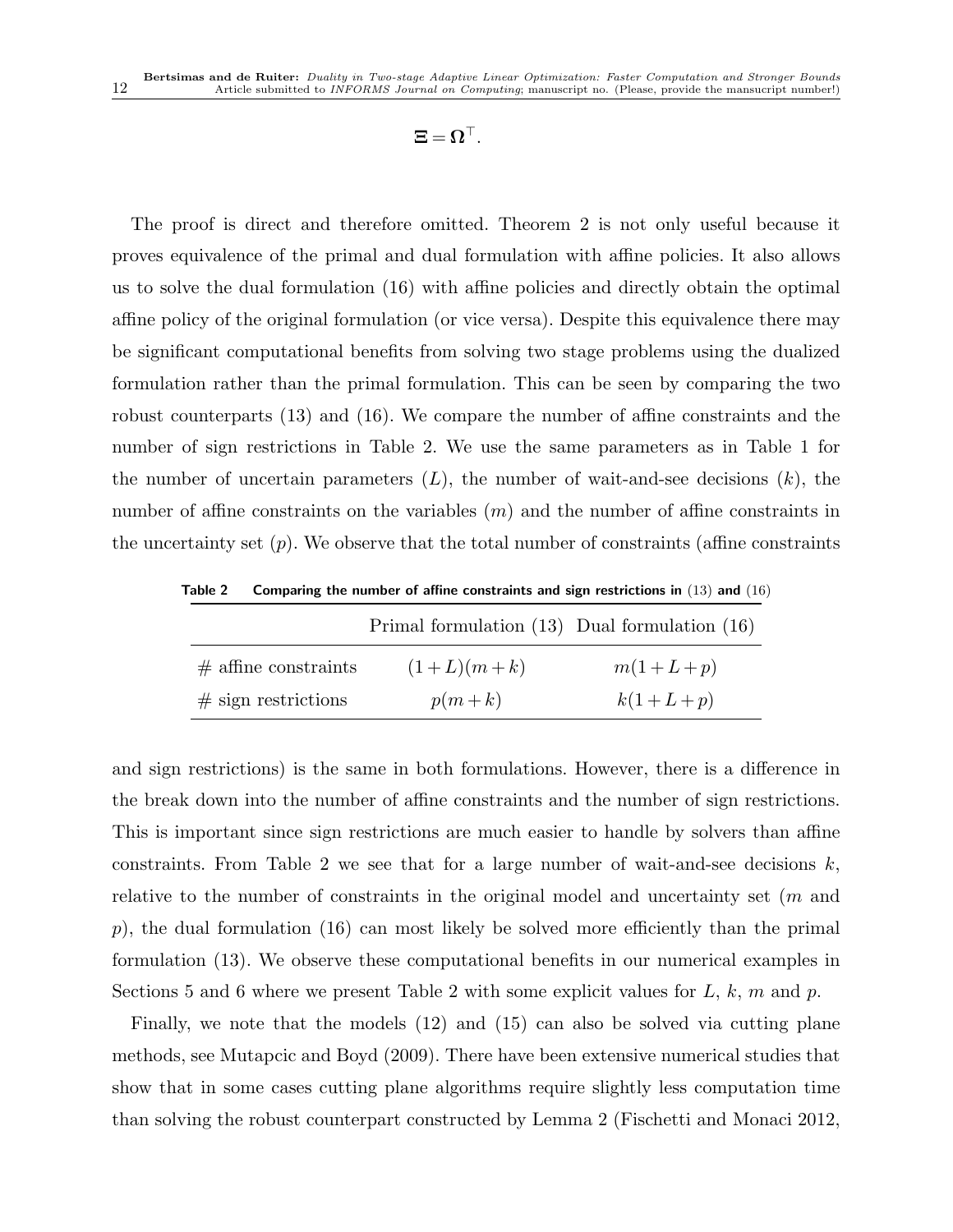[Bertsimas et al. 2015\)](#page-24-16). We have also solved our numerical examples with the cutting plane algorithm described in those papers. As with the reformulation approach, we observe that the dual formulation [\(15\)](#page-10-0) can be solved an order of magnitude faster than the primal problem. This approach is however not elaborated further for two reasons. First, to construct the primal solution from the dual solution by Theorem [2](#page-10-2) we need the auxiliary variables that are introduced by the reformulation. Second, initial findings showed that the cutting plane algorithm is a lot slower for the problems considered Sections [5](#page-14-0) and [6.](#page-18-0) We were only able to solve the smaller instances in reasonable time via cutting planes.

## <span id="page-12-0"></span>4. Stronger Bounds on the Optimality Gap of Affine policies

In general, the restriction from fully adaptive policies to affine policies is both for the primal and dual formulation an approximation of the fully adaptive solution. It is important to provide methods that can efficiently determine bounds on the (sub)optimality of affine policies. Here we extend a method that was first presented in [Hadjiyiannis et al.](#page-24-13) [\(2011\)](#page-24-13) to provide bounds on the optimality gap of affine policies. We first explain the initial idea from [Hadjiyiannis et al.](#page-24-13) [\(2011\)](#page-24-13) and then describe the algorithm that provides stronger bounds.

The main idea is to solve the fully adjustable model [\(2\)](#page-3-2) only for a finite subset of the uncertainty set. Clearly, any optimal solution to this model results in a lower bound since we only guarantee feasibility for a strict subset of the uncertainty region. If we denote the finite subset by  $\left\{\zeta^1,\zeta^2,\ldots,\zeta^{\overline{N}}\right\}$ , then we end up with the following equivalent deterministic optimization model

<span id="page-12-1"></span>
$$
\min_{x,y^1,\dots,y^{\overline{N}}} c^{\top}x
$$
\n
$$
\text{s.t.} \qquad Ax + By^i \ge R\zeta^i + r \qquad \forall i = 1,\dots,\overline{N}
$$
\n
$$
x \in \mathcal{X}, y^1, \dots, y^{\overline{N}} \ge 0.
$$
\n
$$
(17)
$$

The crucial question is of course which scenarios to include. It is shown by [Bertsimas](#page-24-11) [and Goyal](#page-24-11) [\(2012\)](#page-24-11) that the lower bound is tight if we include all extreme points of the uncertainty set. This is in practice undoable since there can be a huge number of extreme points, each resulting in an extra variable and constraint in [\(17\)](#page-12-1). Another straightforward way would be to sample  $\overline{N}$  scenarios uniformly at random from *V*. The model [\(17\)](#page-12-1) remains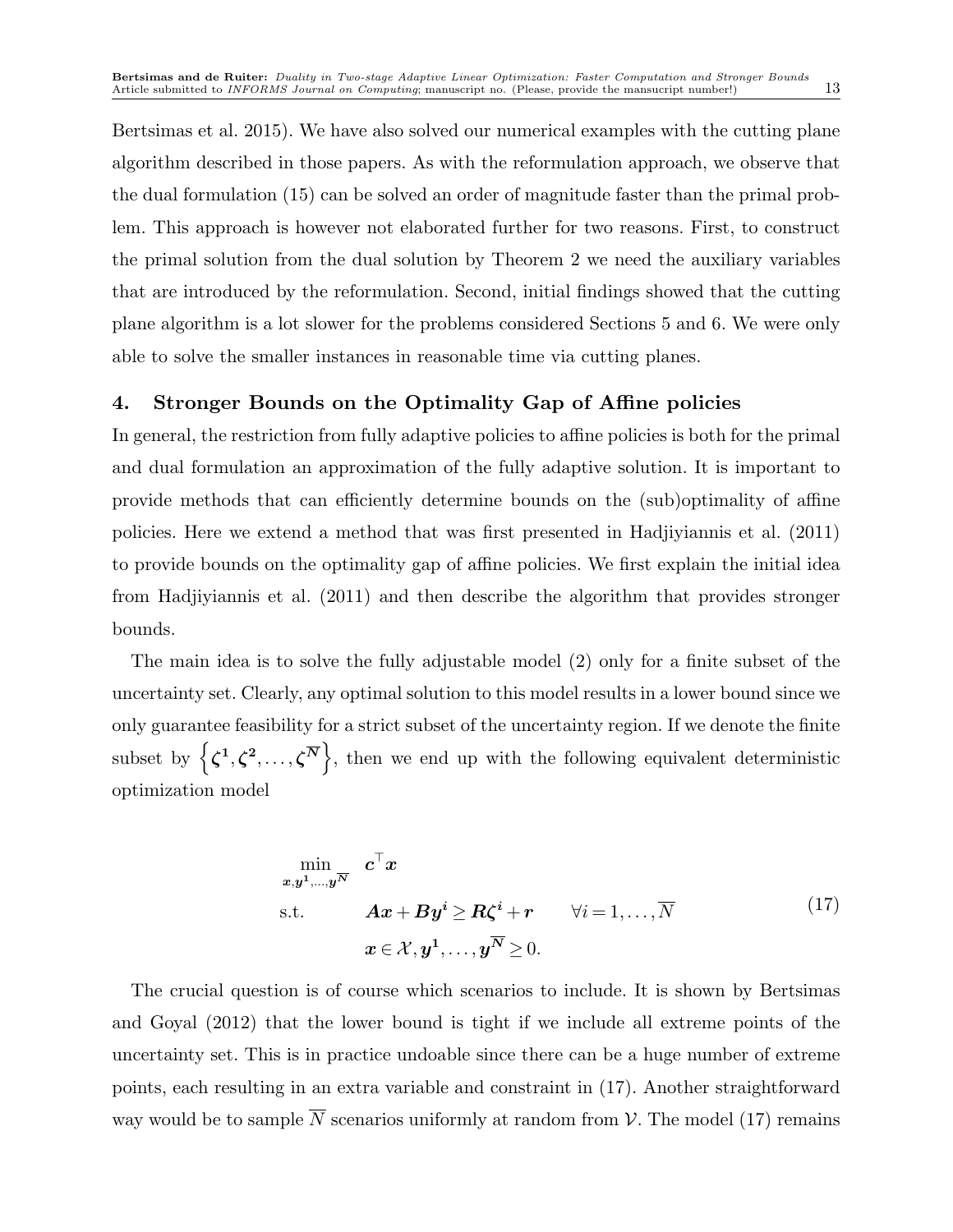tractable for relatively large  $\overline{N}$ , but for all our examples we obtain useless bounds, even when the number of random samples  $\overline{N}$  is as big as 10<sup>5</sup>. We therefore have to pick the scenarios in a more specific way. To do so, we first introduce the notion of *binding scenarios*.

DEFINITION 1 (BINDING SCENARIOS). Let  $f: \mathcal{U} \times \mathcal{X} \to \mathbb{R}$  be a function of the uncertain parameter  $\zeta \in \mathcal{U}$  and here-and-now decision  $x \in \mathcal{X}$ . For a given  $x \in \mathcal{X}$  the parameter  $\zeta$  is called *binding* for the robust constraint

$$
f(\boldsymbol{\zeta}, \boldsymbol{x}) \leq 0 \qquad \forall \boldsymbol{\zeta} \in \mathcal{U}
$$

if  $f(\boldsymbol{\zeta}, \boldsymbol{x}) = 0$ .

In the primal formulation with affine policies we only have here-and-now decisions  $x, u$ and *V* . Furthermore, each robust constraint is linear in the here-and-now decision and the uncertain parameter. Therefore, a binding scenario can easily be found for each constraint by solving a small linear optimization model  $\zeta = \arg \max_{\zeta \in \mathcal{U}} f(\zeta, x)$  and check whether the maximum is equal to zero (up to a certain precision). The hope is that scenarios that are binding the solution with affine policies are also binding the fully adaptive solution.

The method by [Hadjiyiannis et al.](#page-24-13) [\(2011\)](#page-24-13) only uses the information derived from the primal formulation with affine policies  $(2)$ . Using Theorem [2](#page-10-2) we can directly construct the optimal affine policy in the dual formulation once the optimal affine policy in the primal formulation is known. Using this other affine policy we can construct another subset of  $V$ consisting of binding scenarios in the dual formulation. The resulting deterministic model of the dual formulation with a finite subset  $\{w^1, w^2, \ldots, w^{\overline{M}}\}$  is given by

<span id="page-13-0"></span>
$$
\min_{\mathbf{x}, \lambda^1, \dots, \lambda^{\overline{M}}} \mathbf{c}^{\top} \mathbf{x}
$$
\n
$$
\text{s.t.} \qquad (\mathbf{w}^j)^{\top} (\mathbf{A}\mathbf{x} - \mathbf{r}) - \mathbf{d}^{\top} \lambda^j \ge 0 \qquad \forall j = 1, \dots, \overline{M}
$$
\n
$$
\mathbf{D}^{\top} \lambda^j \ge \mathbf{R}^{\top} \mathbf{w}^j \qquad \forall j = 1, \dots, \overline{M}
$$
\n
$$
\mathbf{x} \in \mathcal{X}, \lambda^1, \dots, \lambda^{\overline{M}} \ge 0.
$$
\n(18)

Combining the constraints from [\(17\)](#page-12-1) and [\(18\)](#page-13-0) results in a model that provides a stronger lower bound than the one that only uses the binding scenarios from the primal formulation. We can now give Algorithm [1](#page-14-1) that provides the strengthened bound on the optimal value of the fully adaptive model. Step 1 provides us with a feasible solution and an upper bound on the optimal value of the fully adaptive problem. The objective value of the model in step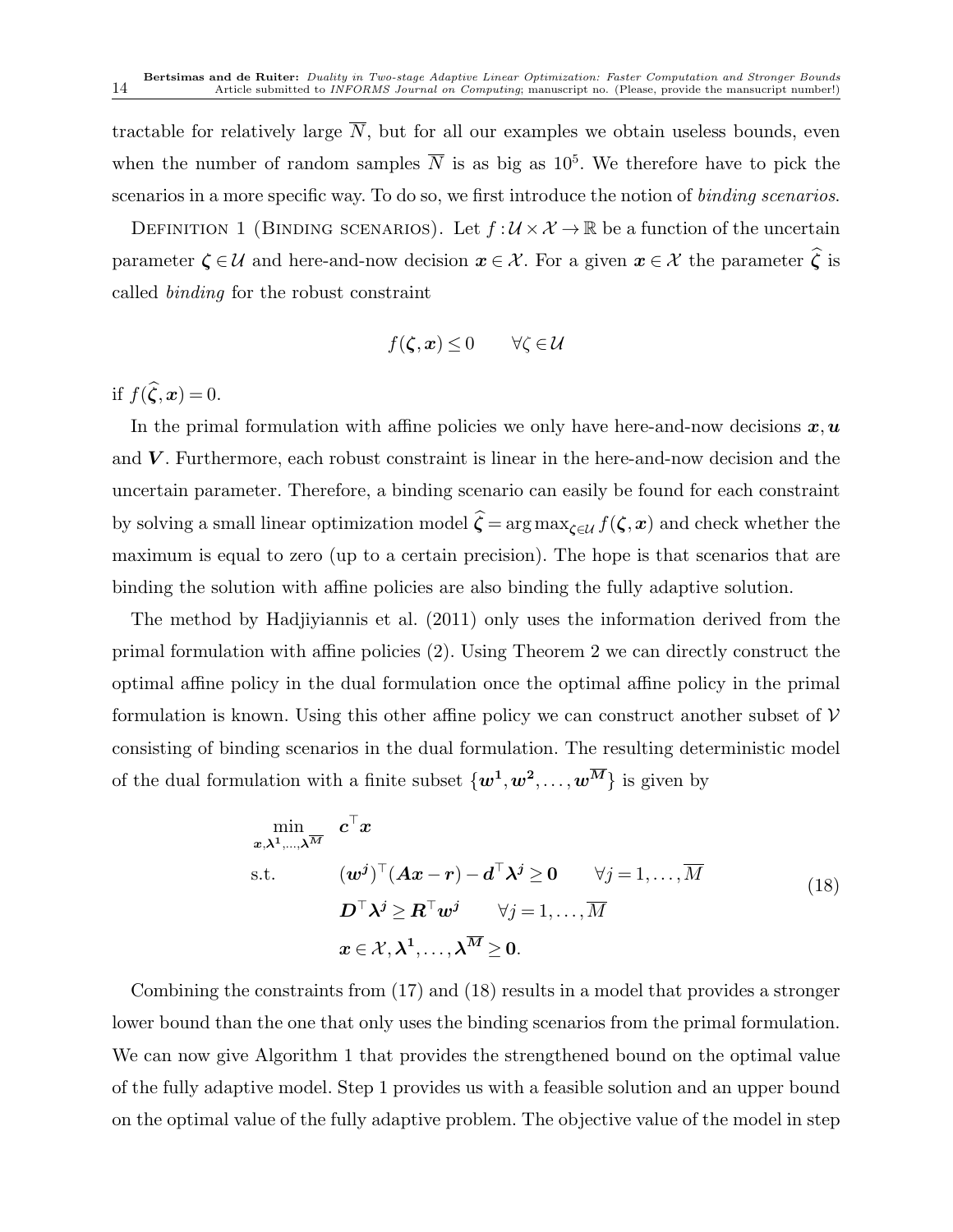## Algorithm 1 Stronger bounds on optimality of affine policies

- <span id="page-14-1"></span>1: Solve [\(13\)](#page-9-1) to get optimal optimal here-and-now *x*, affine policy  $y(\zeta) = u + V\zeta$  and auxiliary variables  $\Pi$ ,  $\Xi$ .
- 2: Construct the dual affine policy  $\lambda(w) = Qw$  using Theorem [2.](#page-10-2)
- 3: Find the binding scenarios  $\{\zeta^1, \zeta^2, \ldots, \zeta^{\overline{N}}\}$  in [\(12\)](#page-9-2) and  $\{w^1, w^2, \ldots, w^{\overline{M}}\}$  in [\(15\)](#page-10-0).
- 4: Solve the sampled problem with binding scenarios for the primal and dual

$$
\begin{aligned}\n&\min_{\boldsymbol{x},\boldsymbol{y}^1,\dots,\boldsymbol{y}^{\overline{N}},\boldsymbol{\lambda}^1,\dots,\boldsymbol{\lambda}^{\overline{M}}} & \boldsymbol{c}^{\top}\boldsymbol{x} \\
&\text{s.t.} & \boldsymbol{Ax} + \boldsymbol{B}\boldsymbol{y}^i \geq \boldsymbol{R}\boldsymbol{\zeta}^i + \boldsymbol{r} & \forall i = 1,\dots,\overline{N} \\
& \boldsymbol{y}^1,\dots,\boldsymbol{y}^{\overline{N}} \geq 0 & \\
& (\boldsymbol{w}^j)^{\top}(\boldsymbol{Ax} - \boldsymbol{r}) - \boldsymbol{d}^{\top}\boldsymbol{\lambda}^j \geq \boldsymbol{0} & \forall j = 1,\dots,\overline{M} \\
& \boldsymbol{D}^{\top}\boldsymbol{\lambda}^j \geq \boldsymbol{R}^{\top}\boldsymbol{w}^j & \forall j = 1,\dots,\overline{M} \\
& \boldsymbol{\lambda}^1,\dots,\boldsymbol{\lambda}^{\overline{M}} \geq \boldsymbol{0} & \\
& \boldsymbol{x} \in \mathcal{X}.\n\end{aligned}
$$

4 gives us the new lower bound. A binding scenario for each constraints in [\(12\)](#page-9-2) and [\(15\)](#page-10-0) can be found directly using the optimal affine policies from step 1 and 2. We omit here the elaborate description of a more efficient way to finding the set of binding scenarios in step 3 via KKT conditions which is described in [Hadjiyiannis et al.](#page-24-13) [\(2011\)](#page-24-13). However, step 3 is not the most time consuming step as solving the model with affine policies in step 1 takes by far the most time. Finally, we note that we can also solve the dual formulation [\(16\)](#page-10-1) with affine policies in step 1 and obtain the primal affine policy in step 2 using Theorem [2.](#page-10-2)

## <span id="page-14-0"></span>5. Example 1: Lot-sizing on a Network

In this section we present a natural example in which [\(15\)](#page-10-0) takes an order of magnitude less time to solve than the primal formulation [\(12\)](#page-9-2). Also, the new lower bound on the fully adaptive model [\(2\)](#page-3-2) derived from Algorithm [1](#page-14-1) is much stronger than the lower bound from [Hadjiyiannis et al.](#page-24-13) [\(2011\)](#page-24-13) that only used the binding scenarios from the primal formulation.

## 5.1. Problem Setting

In lot-sizing on a network we have to determine the stock allocation  $x_i$  for  $i = 1, ..., N$ stores prior to knowing the realization of the demand at each location. The demand  $\zeta$  is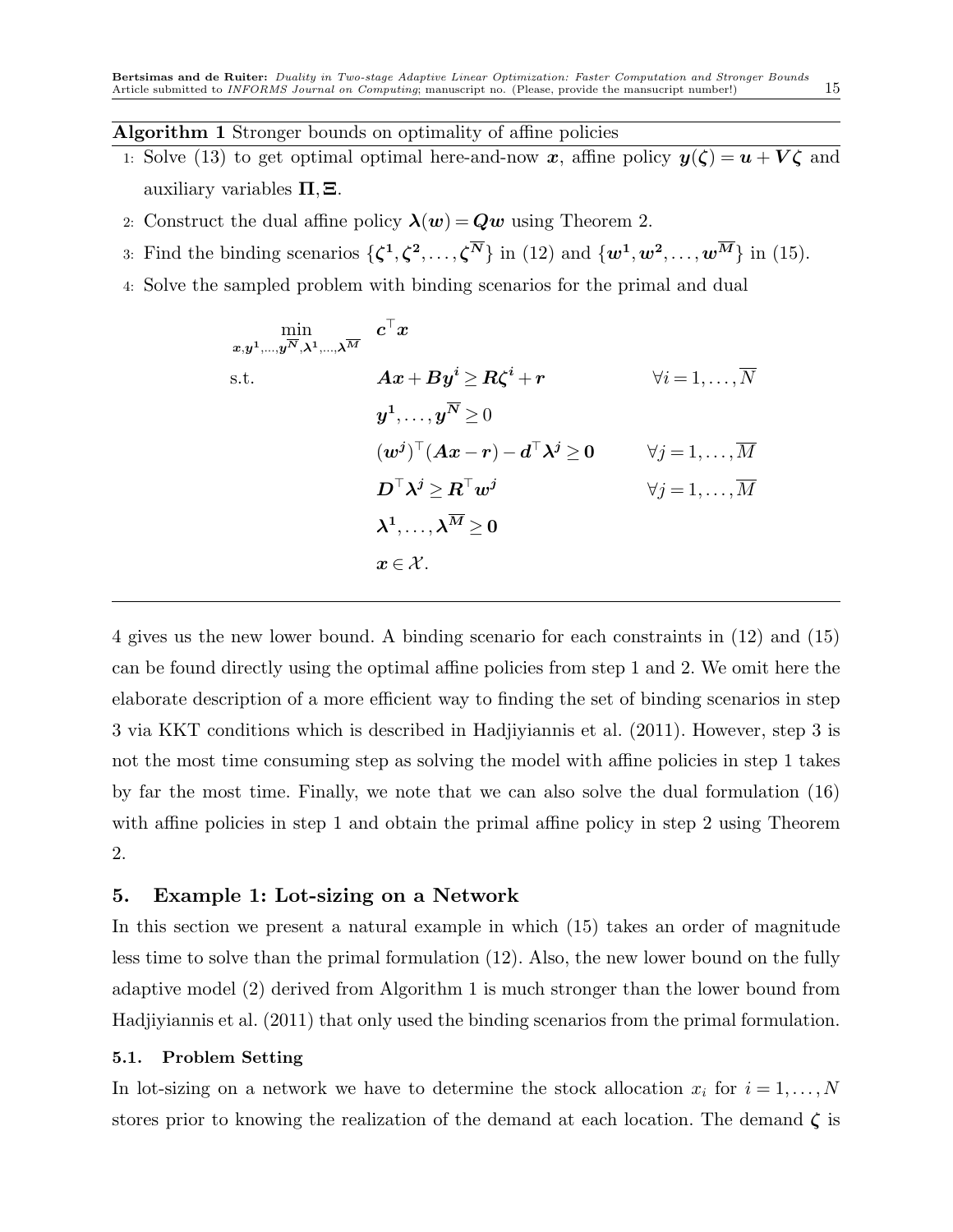uncertain and assumed to be in a budget uncertainty set:

<span id="page-15-0"></span>
$$
\mathcal{U} = \left\{ \zeta: \ 0 \leq \zeta \leq \hat{\zeta} e, \ e^{\top} \zeta \leq \Gamma \right\}.
$$

After we observe the realization of the demand we can transport stock  $y_{ij}$  from store *i* to store  $j$  at cost  $t_{ij}$  in order to meet all demand. The aim is to minimize the worst case storage costs (with unit costs  $c_i$ ) and the cost arising from shifting the products from one store to another. This network flow model can now be written as a specific instance of the primal problem [\(2\)](#page-3-2) as follows:

$$
\min_{\mathbf{x}, \alpha} \alpha
$$
\n
$$
\text{s.t.} \quad \forall \zeta \in \mathcal{U} : \exists \mathbf{y} \ge \mathbf{0} : \begin{cases}\n\alpha \ge \sum_{i=1}^{N} c_i x_i + \sum_{i=1}^{N} \sum_{j=1}^{N} t_{ij} y_{ij} \\
\zeta_i \le \sum_{j=1}^{N} y_{ji} - \sum_{j=1}^{N} y_{ij} + x_i & i = 1, \dots, N\n\end{cases} (19)
$$
\n
$$
0 \le x_i \le K_i \quad i = 1, \dots, N,
$$

where the first line in [\(19\)](#page-15-0) is for the epigraph formulation. The second line contains the balance equations: we have to shift stock to and from node *i* such that the initial storage plus the net shift in stock still exceeds the demand at node *i*. The last constraints restrict the capacity of the stock at each node. Note that this model can be seen as a network flow model with multiple sources and multiple sinks.

#### 5.2. Test Case and Numerical Results

We pick  $N \in \{10, 20, 30, \ldots, 100\}$  locations uniformly at random from  $[0, 10]^2$ . Let  $t_{ij}$ , the cost to transport one unit of demand from location *i* to *j*, be the Euclidean distance and the unit storage cost  $c_i$  be equal to 20. The individual maximum demand  $\hat{\zeta}$  and the capacity  $K_i$  of each store is set to 20 units. The total demand in the network is set to  $\Gamma = 20\sqrt{N}$ . This is to avoid trivial and unrealistic cases where either all demand can occur at a single store  $(\Gamma = 20)$  or where the demand in each store is independent  $(\Gamma = 20N)$ . All computations were carried out with Gurobi 6.0.3 [\(Gurobi Optimization 2015\)](#page-24-17) on an Intel i7-4770 3.40GHz Windows computer with 8GB of RAM. All modeling was done using the modeling language JuMP [\(Lubin and Dunning 2015\)](#page-25-13).

We solve both [\(13\)](#page-9-1) and [\(15\)](#page-10-0) and depict the average solution times over 10 runs in Table [3,](#page-16-0) as well as the objective value and the lower bounds. The stock allocation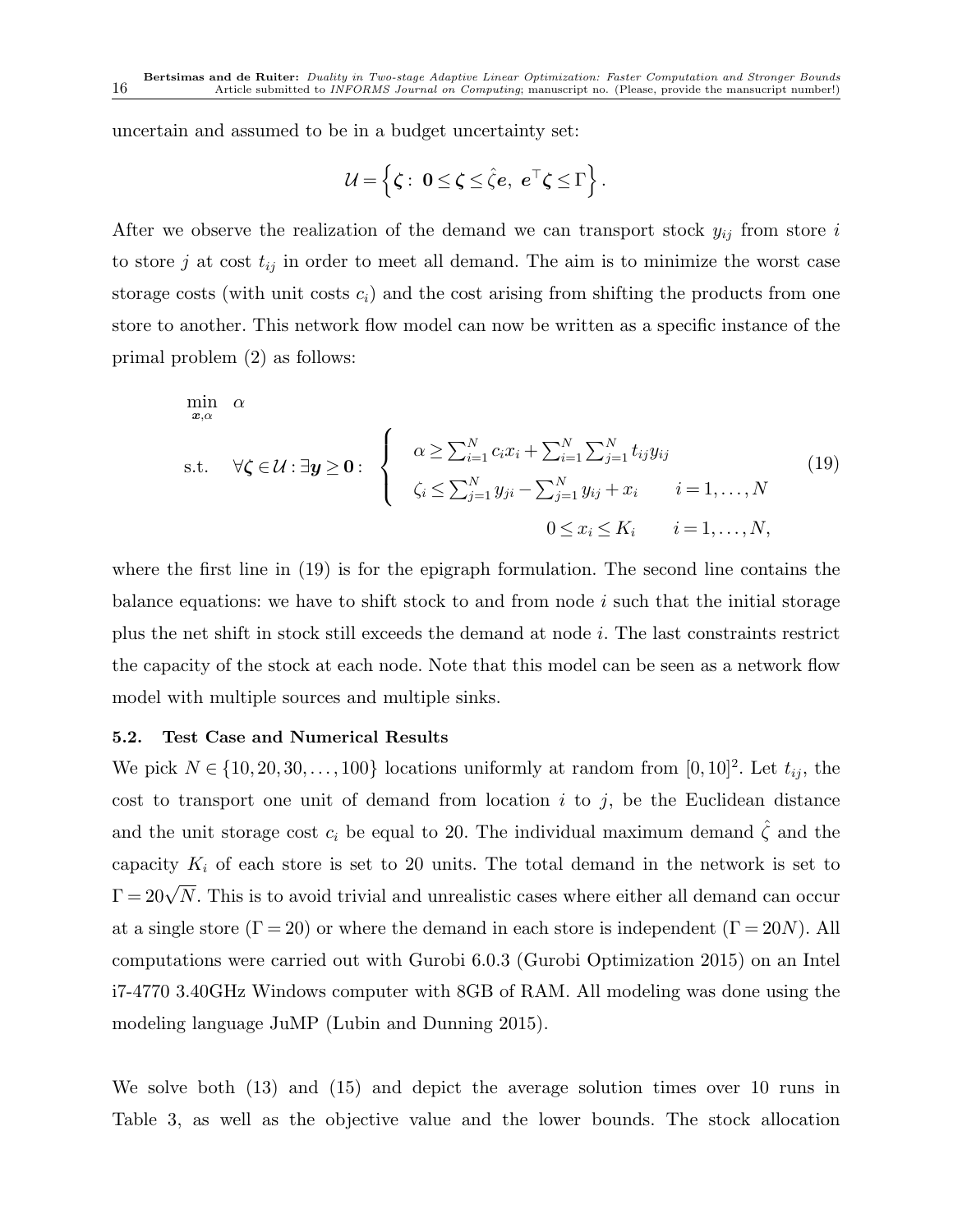|     | Solver time (sec) Objective value |       |      | Lower Bound $(Gap\%)$ |                               |
|-----|-----------------------------------|-------|------|-----------------------|-------------------------------|
| N   | Primal                            | Dual  |      | Primal                | Primal/Dual                   |
| 10  | < 0.1                             | < 0.1 | 928  | 797 (14.0%)           | 824 $(11.1\%)$                |
| 20  | 0.3                               | 0.1   | 1353 |                       | 1113 (17.7%) 1190 (12.0%)     |
| 30  | 2.6                               | 0.8   | 1670 |                       | 1356 (18.8%) 1465 (12.3%)     |
| 40  | 11.8                              | 2.6   | 1947 |                       | 1562 (19.8%) 1728 (11.3%)     |
| 50  | 42.0                              | 7.3   | 2188 |                       | 1728 (21.0%) 1934 (11.6%)     |
| 60  | 142.2                             | 20.5  | 2421 |                       | 1912 (21.0%) 2160 (10.8%)     |
| 70  | 366.0                             | 41.3  | 2598 |                       | 1996 (23.2%) 2312 (11.0%)     |
| 80  | 826.9                             | 88.7  | 2781 |                       | 2136 (23.2%) 2495 (10.3%)     |
| 90  | 1647.1                            | 179.8 | 2953 |                       | $2252$ (23.8%) 2641 (10.6%)   |
| 100 | 4026.2                            | 231.0 | 3130 |                       | $2408~(23.1\%)~2799~(10.6\%)$ |

<span id="page-16-0"></span>Table 3 Compare performance of primal and dualized formulation with affine policies for the lot-sizing example. The percentages in the last columns depict the optimality gap derived from each lower bound compared to the objective value. All results are averaged over  $10$  runs.

(the here-and-now decision) for the  $N = 30$  instance is depicted in Figure [1.](#page-17-0) The lower bound from the primal is obtained using the method from [Hadjiyiannis et al.](#page-24-13) [\(2011\)](#page-24-13). The primal/dual bound is the strengthened bound resulting from Algorithm [1.](#page-14-1) Solving the model via the new dualized formulation [\(16\)](#page-10-1) reduces the computation an order of magnitude compared with the original primal formulation [\(13\)](#page-9-1). For the larger instances we see that the primal formulation is approximately 20 times slower. These results are averaged over 10 runs to avoid random peak performances, but in each individual run we observed the significant decrease in computation time. The strengthened primal/dual bound from Algorithm [1](#page-14-1) is much tighter than the primal bound, more than halving the optimality gap for the larger instances.

#### 5.3. Why is the dual formulation faster?

To understand the significant faster computation time of the dual formulation displayed in Table [3,](#page-16-0) we look at the dimensions (number of uncertain parameters, wait-and-see decisions, constraints on variables and constraints on uncertain parameters) for the case  $N = 20$ . We give the values of these dimensions in Table [3](#page-16-0) using the same format as is in Table [1.](#page-7-1) We observe that the primal and dual formulation have the same characteristics,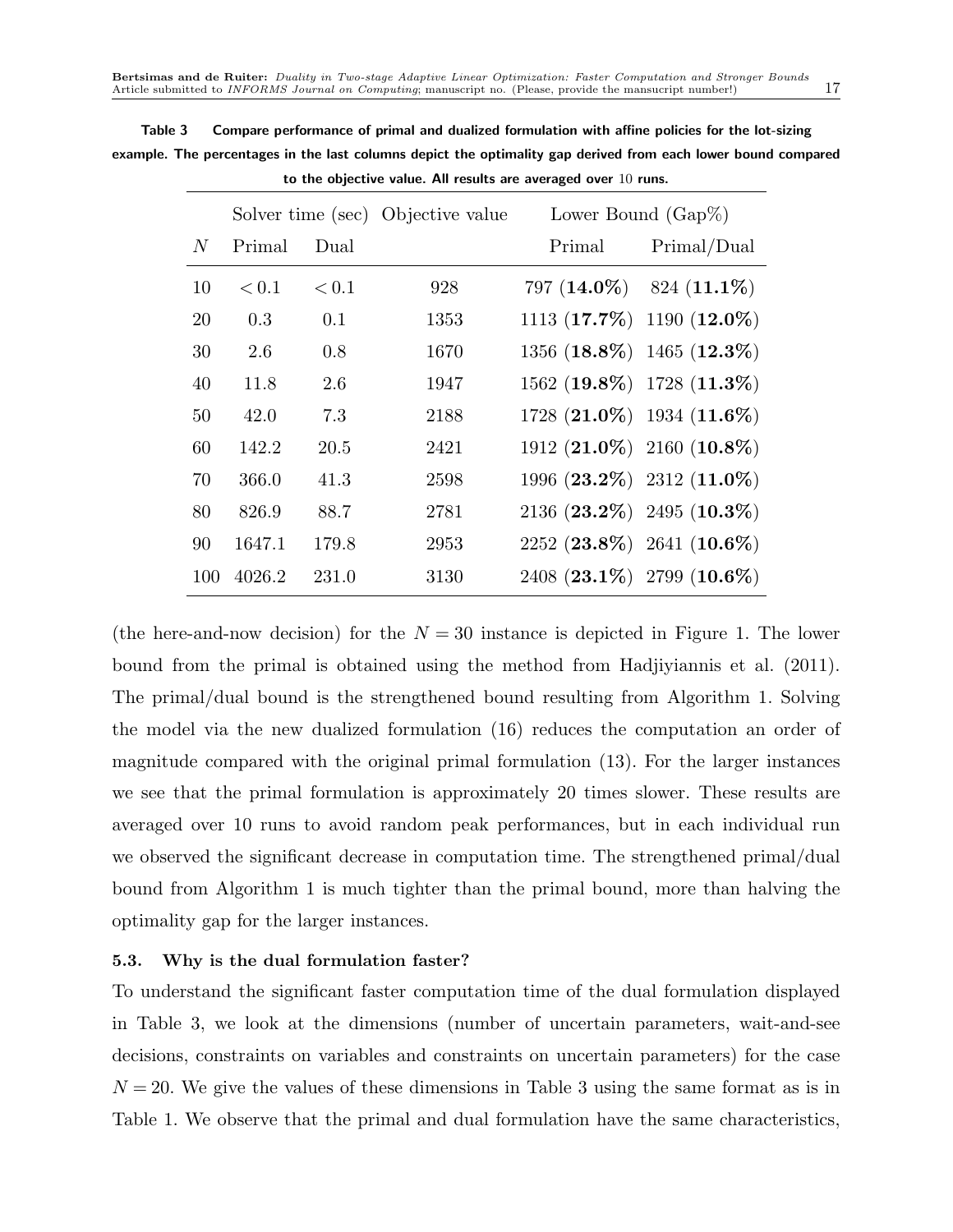<span id="page-17-0"></span>

Figure 1 Stock allocation for an instance with  $30$  stores on the grid  $[0, 10]^2$ . The filled dots have stock and the larger the dots are, the more stock is allocated. The open dots are stores that do not have any stock allocated.

Table 4 Comparing dimensions of variables, uncertainties and number of constraints in the primal and dual formulation for the lot-sizing instance with  $N = 20$  stores.

|                                        | Primal formulation $(2)$ Dual formulation $(3)$ |     |
|----------------------------------------|-------------------------------------------------|-----|
| $#$ uncertain parameters               | 20                                              | 21  |
| $#$ wait-and-see decisions             | 400                                             | 21  |
| $\#$ constraints on variables          | 21                                              | 21  |
| $#$ constraints on uncertain parameter |                                                 | 401 |

except for the number of wait-and-see decisions and the number of constraints on the uncertain parameter in the uncertainty set. Given these values, we can explicitely calculate the number of affine constraints and the number of sign restrictions using the formulas from Table [2.](#page-11-0) The resulting number of constraints and sign restrictions are given in Table [5.](#page-18-1) We observe that the primal formulation [\(13\)](#page-9-1) has about 50 times more affine constraints than the dual formulation [\(16\)](#page-10-1). The dual formulation does have a lot more sign restrictions on its variables, but these are significantly simpler for solvers. To investigate the claim that the number of affine constraints are indeed the cause of the speedup we adapt the  $N = 20$ instance from the network lot-sizing model  $(19)$ . From Table [2](#page-11-0) we see that increasing  $p$ , the number of affine constraints in the uncertainty set  $\mathcal{U}$ , leads to an increase of affine constraints in the dual formulation with affine policies. At the same time, the value of *p*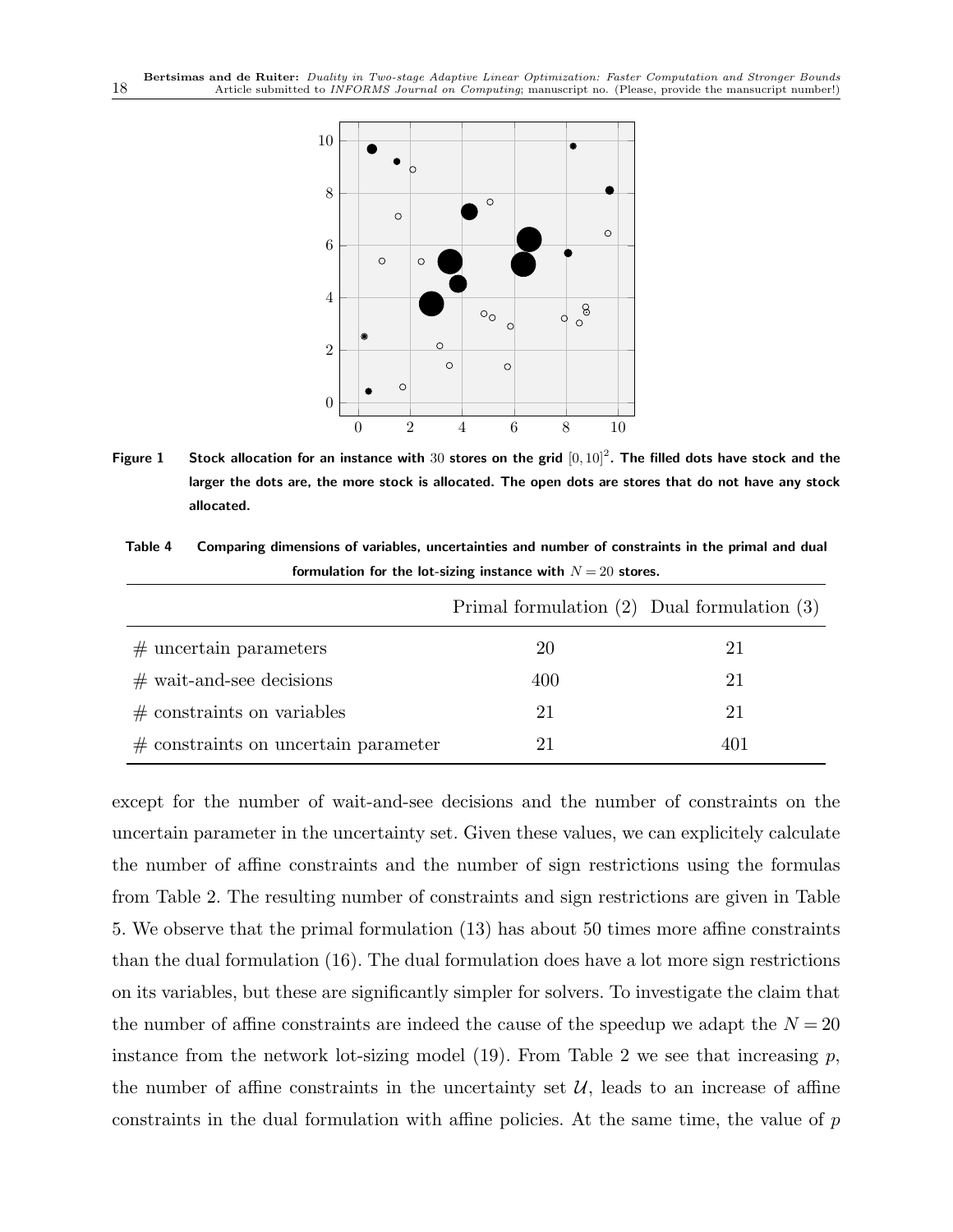|                         | Primal formulation $(13)$ Dual formulation $(16)$ |       |
|-------------------------|---------------------------------------------------|-------|
| $\#$ affine constraints | 8841                                              | 882   |
| $\#$ sign restrictions  | 8841                                              | 16800 |

<span id="page-18-1"></span>Table 5 Comparing the number of affine constraints and sign restrictions in  $(13)$  and  $(16)$  for the lot-Sizing instance with  $N = 20$  stores.

does not affect the number of affine constraints in the primal formulation. To increase  $p$ , we add nonreduntant constraints of the following type to the polyhedral description of *U*:

$$
\sum_{i \in S} \zeta_i \le 20\sqrt{|S|},\tag{20}
$$

where  $S \subset \{1, \ldots, N\}$  is a random subset of size  $\frac{1}{2}N$ . The number of constraints *p* can be increased at will by adding more of these constraints. Note that increasing *p* also increases the total number of variables and the number of sign constraints, but these grow in more or less the same order of magnitude in both formulations. If we consider the case  $N = 20$ , then we find that the number of affine constraints in  $(13)$  and  $(16)$  is equal when the number of constraints in the uncertainty set *U* equals  $p = 400$ . Note that  $p \ge 21$ , since we need 21 constraints to describe the budget uncertainty set. The case with  $p = 21$  is therefore just our original network lot-sizing problem  $(19)$ . We measure the difference in computation time between the primal and the dual formulation by the quotient

Solver time for 
$$
(13)
$$
  
\nSolver time for  $(16)$ .

In Figure [2,](#page-19-0) we plotted this quotient for each random instance with  $p \in \{21, 22, \ldots, 1000\}$ constraints in the uncertainty set. We already know from Table [3](#page-16-0) that the dual formulation with affine policies solves the original instance three or more times faster than the primal formulation. If we start adding constraints, the computational advantage progressively decreases and after a point it dissapears.

## <span id="page-18-0"></span>6. Example 2: Facility Location Problem

The second example we consider is a facility location problem that has also been studied in [Ardestani-Jaafari and Delage](#page-23-0) [\(2014\)](#page-23-0) and [Baron et al.](#page-23-4) [\(2011\)](#page-23-4). Similar two-stage adaptive models can be found in [Zeng and Zhao](#page-25-7) [\(2013\)](#page-25-7). In our results we again observe a significant reduce in computational time required for solving the dualized formulation with affine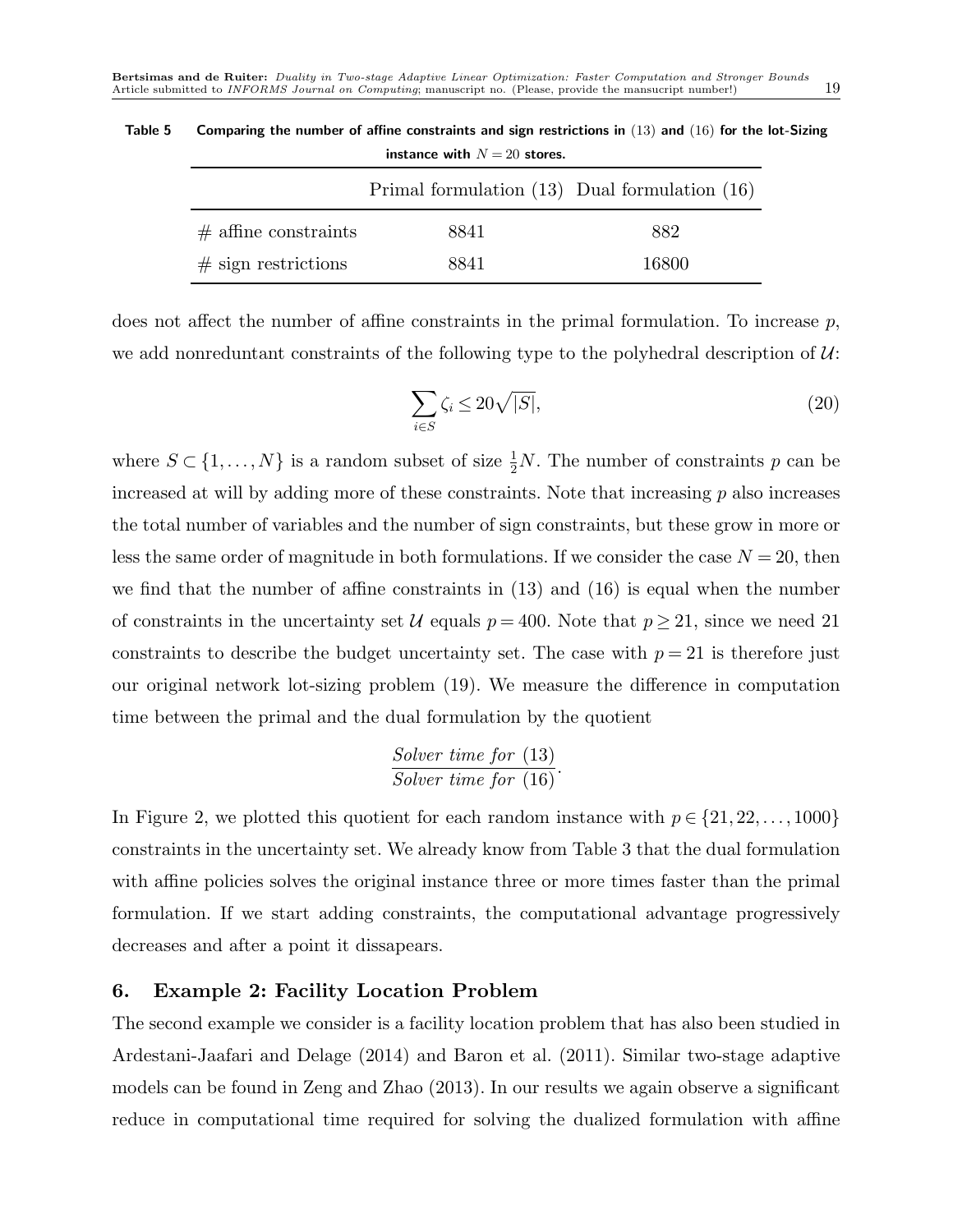

<span id="page-19-0"></span>Number of constraints in uncertainty set (*p*)

Figure 2 The computation time of the primal formulation [\(13\)](#page-9-1) divided by the time needed to solve the primal formulation [\(13\)](#page-9-1) for  $N = 20$  and various number of affine constraints in the uncertainty set p. For  $p = 400$  both [\(13\)](#page-9-1) and [\(16\)](#page-10-1) have the same number of affine constraints. Values above the horizontal line at 1 indicate that the dual formulation is solved faster than the primal formulation and vice versa for values smaller than 1.

policies over the primal formulation with ane policies. For this problem, however, the strenghtened bounds from Algorithm [1](#page-14-1) only slightly improve the bounds obtained from the primal formulation.

#### 6.1. Problem Setting

We consider a facility location problem where we can build factories at candidate sites  $s \in \mathcal{S} = \{1, \ldots, S\}$ , which have to serve customers  $c \in \mathcal{C} = \{1, \ldots, C\}$  in the area. The uncertain demand for customer *c* is modelled as  $(1 - \zeta_c) \bar{d}_c$ , with  $\bar{d}_c$  the nominal demand of customer  $c$  and  $\zeta_c$  the uncertain shock in the demand. We take again a budget uncertainty set of the form

$$
\mathcal{U} = \left\{ \zeta: \ 0 \leq \zeta \leq \hat{\zeta} e, \ e^{\top} \zeta \leq \Gamma \right\},\
$$

where  $\Gamma$  is our budget parameter<sup>[1](#page-19-1)</sup>. There are two types of decisions in this model. First, strategic here-and-now decisions that have to be decided before the demand is known. We have a binary variable  $x<sub>s</sub>$  to decide whether the facility at site s is opened and a

<span id="page-19-1"></span><sup>&</sup>lt;sup>1</sup> In fact, [Ardestani-Jaafari and Delage](#page-23-0) [\(2014\)](#page-23-0) also consider negative values of the uncertainy parameter. It is not hard to see that these are nonbinding scenarios and we can therefore use this uncertainty set instead.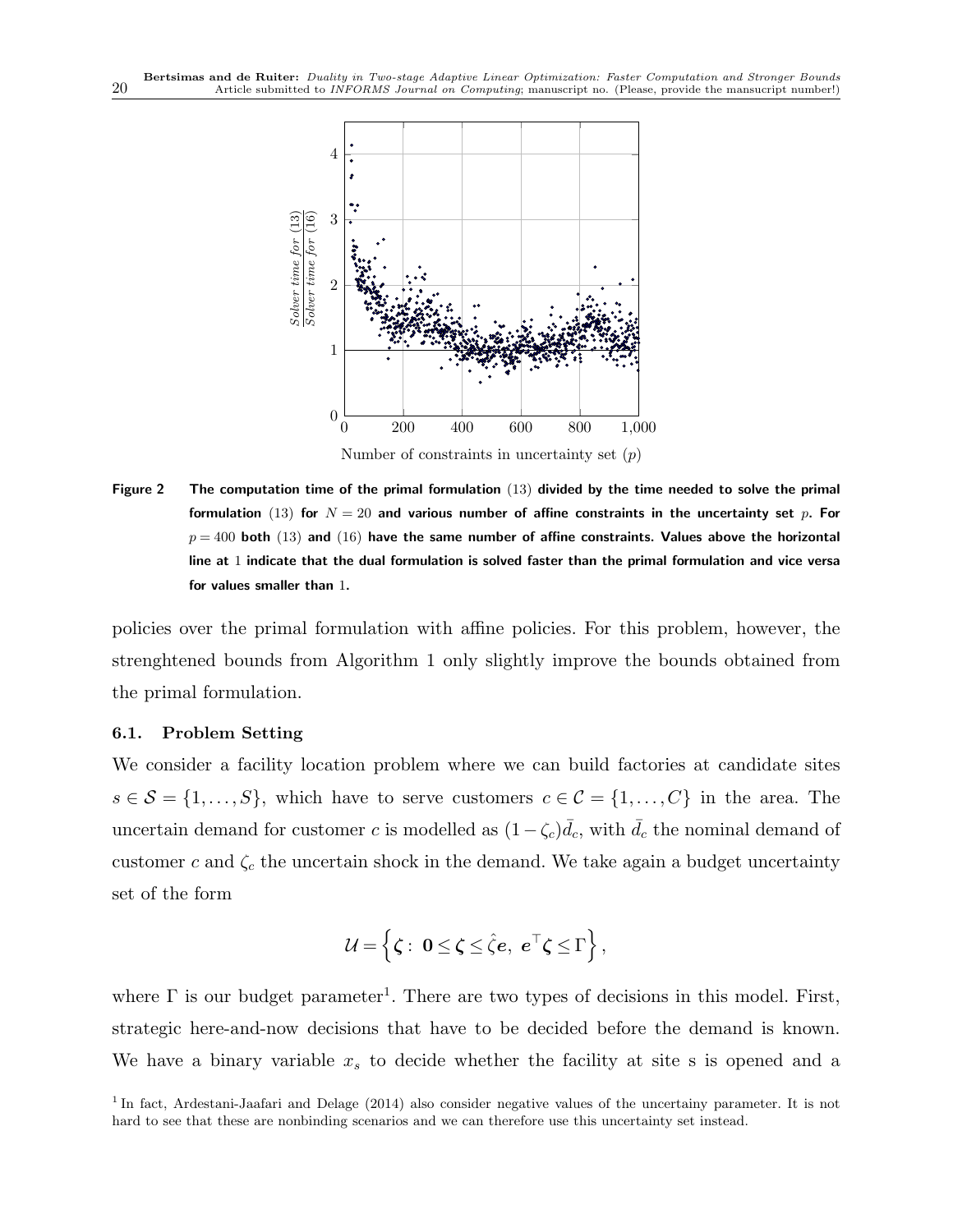continuous variable *p<sup>s</sup>* to set the capacity level at each opened facility site. Second, waitand-see decisions *ysc* on the production at facility *s* which is transported to customer *c*. Each unit of demand can generate a revenue of  $\eta$ . There are also several costs incurred for the various strategic and operations decisions. Opening a facility *s* has a fixed cost *f<sup>s</sup>* and a cost of *b<sup>s</sup>* per unit of capacity installed. The production of one unit at facility *s* has cost *g<sup>s</sup>* and transporting the goods to customer *c* bears an additional cost *hsc*. The goal is to maximize the total profit. This problem can be modelled as a two-stage adaptive optimization model, see [Ardestani-Jaafari and Delage](#page-23-0) [\(2014\)](#page-23-0):

<span id="page-20-0"></span>
$$
\max_{t,x,p} \alpha - \sum_{s \in S} (b_s p_s + f_s x_s)
$$
\n
$$
\text{s.t.} \quad \forall \zeta \in \mathcal{U}: \quad \exists y \ge 0: \left\{ \begin{array}{ll} \sum_{s \in S, c \in \mathcal{C}} (\eta - g_s - h_{sc}) y_{sc} \ge \alpha \\ \sum_{c \in \mathcal{C}} y_{sc} \le p_s & \forall s \in \mathcal{S} \\ \sum_{s \in \mathcal{S}} y_{sc} \le \overline{d}_c - \zeta_c \overline{d}_c & \forall c \in \mathcal{C} \end{array} \right. \tag{21}
$$
\n
$$
p \le Mx, \ x \in \{0, 1\}^N.
$$

Note that we have a maximization objective, but this can easily be turned into a minimization objective by the relation  $\max_{x \in \mathcal{X}} f(x) = -\min_{x \in \mathcal{X}} (-f(x))$  before applying Theorem [1.](#page-4-3)

#### 6.2. Test Case and Numerical Results

We consider the same setting as in [Ardestani-Jaafari and Delage](#page-23-0) [\(2014\)](#page-23-0), which is based on the set-up of an earlier paper on robust facility location planning by [Baron et al.](#page-23-4) [\(2011\)](#page-23-4). We randomly generate *C* customers and *S* sites on a unit square. For the cost parameters we take  $f_s = 50000$ ,  $b_s = 0.1$ ,  $g_s = 0.1$ ,  $\eta = 1$ . The nominal demand is drawn uniformly at random from [17500, 22500] and  $\hat{\zeta} = 0.15$ . The transportation cost  $t_{ij}$  is just the Euclidean distance between two points *i* and *j*. We take  $S = 10$  possible sites and  $C \in \{10, 20, 30, 40, 50\}$ . The cases with  $C = 10$  and  $C = 20$  are in [Ardestani-Jaafari and](#page-23-0) [Delage](#page-23-0) [\(2014\)](#page-23-0) referred to as small and medium instances. For the larger instances the computational time vastly increased and they did not report results on the models with affine policies. We use the same computer and optimization software as mentioned in Section [5.](#page-14-0)

The results for various numbers of customers *C* and various percentage levels of uncertainty  $\Gamma$  are given in Table [6.](#page-22-0) We use the standard notion of budget uncertainty where a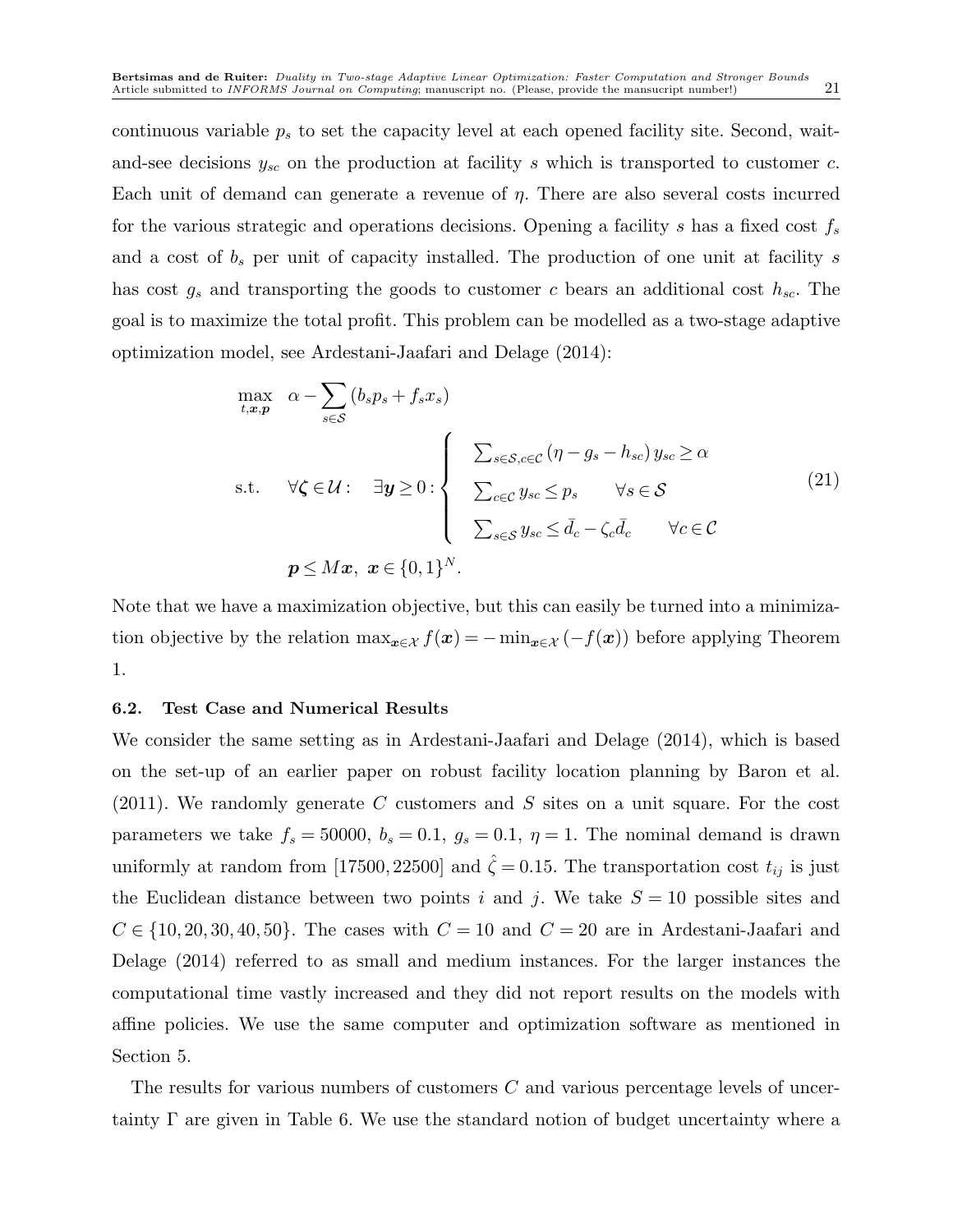budget of 30% means that 30% of the uncertain prameters can be at their extreme value of  $\hat{\zeta} = 0.15$ . A graph indicating the location and the facilities that are opened for one case is given in Figure [3.](#page-21-0)

<span id="page-21-0"></span>

Figure 3 Solution for one facility location instance with  $S = 10$  possible sites and  $C = 50$  customers on  $[0.1]^2$ . The uncertainty level is set at  $\Gamma = 50\%$ . Facility locations are indicated by triangles, customers by open circles. The filled triangles are the locations that are picked to be open.

The most striking result is that the dual formulation with affine policies is again solved an order of magnitude faster than the primal formulation with affine policies. This holds especially true for the larger instances and larger values of  $\Gamma$ . We again look at the dimensions of the primal and the dual formulation using Table [1](#page-7-1) for its dimensions and Table [2](#page-11-0) for the different constraints. For the the case with  $C = 50$  customers we present these results in Table [7](#page-23-5) and Table [8.](#page-23-6)

Again we see a smaller number of difficult affine constraints in the dual version in exchange for a larger number of easy-to-handle sign restrictions.

If we take a look at the bounds we see they are very close to the objective value, which shows that the use of affine policies is nearly optimal. This observation was also made for the smaller instances in [Ardestani-Jaafari and Delage](#page-23-0) [\(2014\)](#page-23-0). For  $\Gamma = 100\%$ , the lower bound is the most far away from the objective value. This is surprising, as for this case (box uncertainty) we know that affine (in fact, static) policies are provably optimal [\(Ben-Tal](#page-23-3) [et al. 2009,](#page-23-3) Theorem 14.2.4).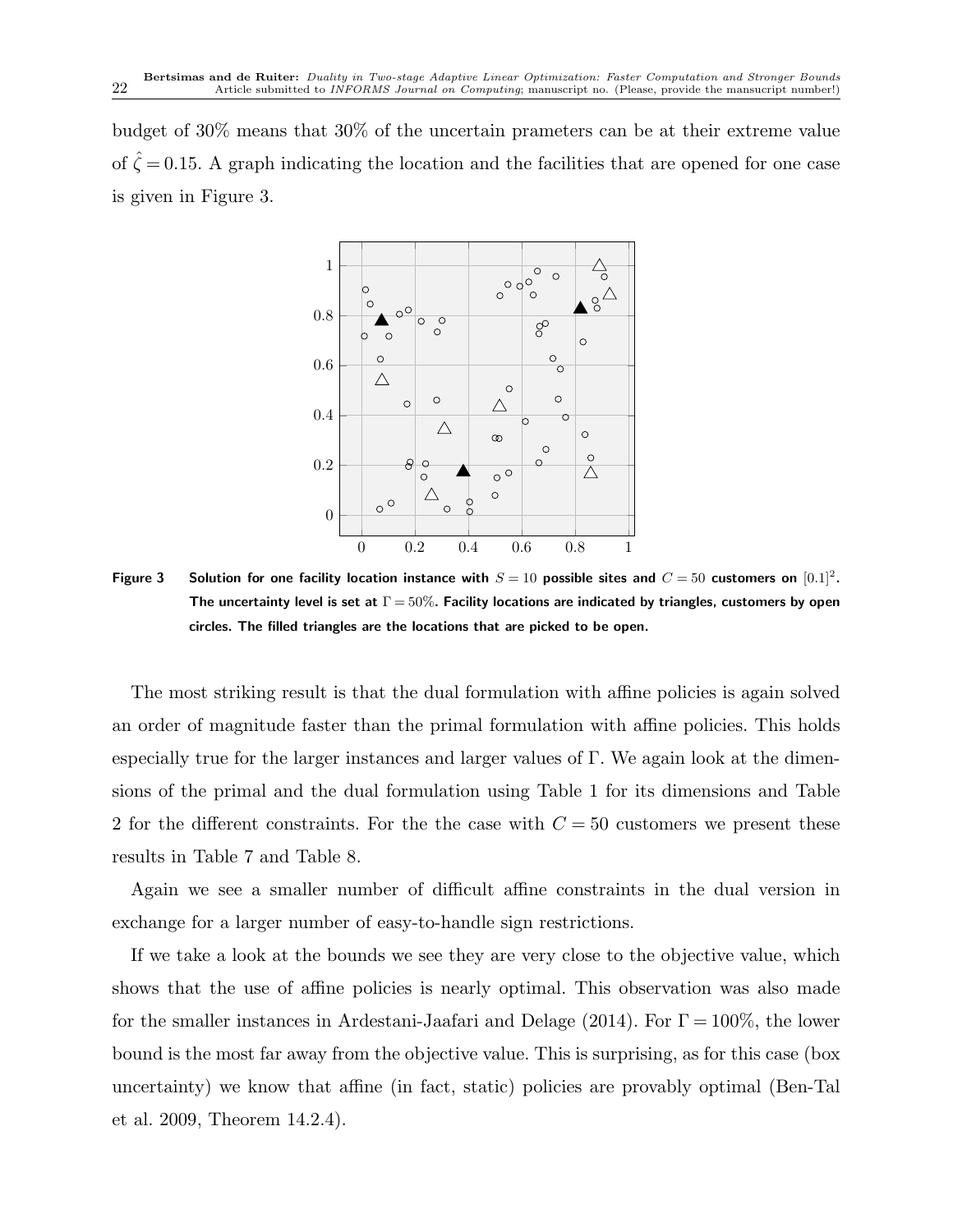|                       |            | Solver time (sec) Objective value |           |        | Upper Bound $(Gap\%)$ |                  |
|-----------------------|------------|-----------------------------------|-----------|--------|-----------------------|------------------|
| $\mathcal{C}_{0}^{0}$ | $\Gamma\%$ | Primal                            | Dual      |        | Primal                | Combined $P/D$   |
| 10                    | 10         | $\rm 0.2$                         | $0.7\,$   | 30946  | 32233 $(3.3\%)$       | 32167 (3.1%)     |
|                       | $30\,$     | $0.8\,$                           | 1.2       | 27894  | 30474 (8.0%)          | 29835 (6.1%)     |
|                       | $50\,$     | 1.1                               | $1.3\,$   | 25409  | 28763 (10.5%)         | 27897 (7.9%)     |
|                       | $70\,$     | $2.0\,$                           | $1.5\,$   | 23416  | 24895 (5.6%)          | 24430 (3.6%)     |
|                       | $90\,$     | $2.6\,$                           | $0.9\,$   | 21889  | 26511 $(18.3\%)$      | 26353 $(17.5\%)$ |
|                       | 100        | 1.9                               | $0.7\,$   | 21516  | 29136 (28.4%)         | 26803 $(19.6\%)$ |
| 20                    | 10         | $7.4\,$                           | $3.6\,$   | 85895  | 87264 (1.3%)          | 87264 (1.3%)     |
|                       | $30\,$     | 10.4                              | 4.2       | 79996  | 82235 (2.3%)          | 81883 (2.0%)     |
|                       | $50\,$     | 18.0                              | $5.2\,$   | 75404  | 77060 (1.8%)          | 76827 (1.6%)     |
|                       | $70\,$     | $23.4\,$                          | $5.4\,$   | 71872  | 77473 (6.4%)          | 76854 (5.6%)     |
|                       | $90\,$     | $21.2\,$                          | 4.7       | 69104  | 69874 (0.9%)          | 69712 (0.7%)     |
|                       | 100        | 11.8                              | 1.1       | 68226  | 80301 (14.7%)         | 79810 (14.1%)    |
| 30                    | 10         | $55.2\,$                          | $30.3\,$  | 173069 | 174547 (0.7%)         | 174004 (0.5%)    |
|                       | $30\,$     | 112.5                             | $35.4\,$  | 163953 | 168422 (2.3%)         | 166642 (1.4%)    |
|                       | $50\,$     | 144.3                             | $35.8\,$  | 156451 | 160911 (2.3%)         | 157913 (0.7%)    |
|                       | $70\,$     | 220.1                             | 40.8      | 150070 | 156881 (3.6%)         | 153511 $(1.8\%)$ |
|                       | $90\,$     | 251.2                             | $31.9\,$  | 144873 | 150741 (3.4%)         | 149310 (2.6%)    |
|                       | 100        | 111.8                             | 6.4       | 143010 | $164214(12.4\%)$      | 159182 (9.5%)    |
| 40                    | 10         | 307.4                             | 114.5     | 243639 | 244628 (0.3%)         | 244219 (0.2%)    |
|                       | $30\,$     | 787.8                             | 220.7     | 230556 | $234272(1.3\%)$       | 233557 (1.1%)    |
|                       | $50\,$     | 986.2                             | 197.4     | 219446 | 222396 $(1.1\%)$      | 221665 (0.8%)    |
|                       | 70         | 1735.4                            | 199.0     | 209942 | 212479 (1.0%)         | 211588 (0.7%)    |
|                       | 90         | 1761.8                            | 154.9     | 202456 | 203607 (0.5%)         | 203011 $(0.2\%)$ |
|                       | 100        | 877.7                             | 25.7      | 200044 | 223373 (9.7%)         | 222408 (9.3%)    |
| 50                    | 10         | 1049.0                            | 326.3     | 341060 | 341951 (0.2%)         | 341859 (0.2%)    |
|                       | $30\,$     | 2153.2                            | $530.4\,$ | 323989 | 327184 (0.8%)         | 325526 (0.4%)    |
|                       | $50\,$     | 2766.5                            | 557.1     | 308882 | 312840 (1.1%)         | 311457 (0.7%)    |
|                       | 70         | 4542.5                            | 536.8     | 295599 | 298961 (1.0%)         | 298129 (0.7%)    |
|                       | 90         | 5830.9                            | 469.6     | 284574 | 292716 (2.3%)         | 291174 (1.8%)    |
|                       | 100        | 3582.1                            | 68.2      | 280704 | 304575 (7.1%)         | 302579 $(6.5\%)$ |

<span id="page-22-0"></span>Table 6 Numerical results for facility location problem with affine policies. The percentages in the last columns depict the optimality gap derived from each upper bound compared to the objective value. All results are averaged over 5 runs.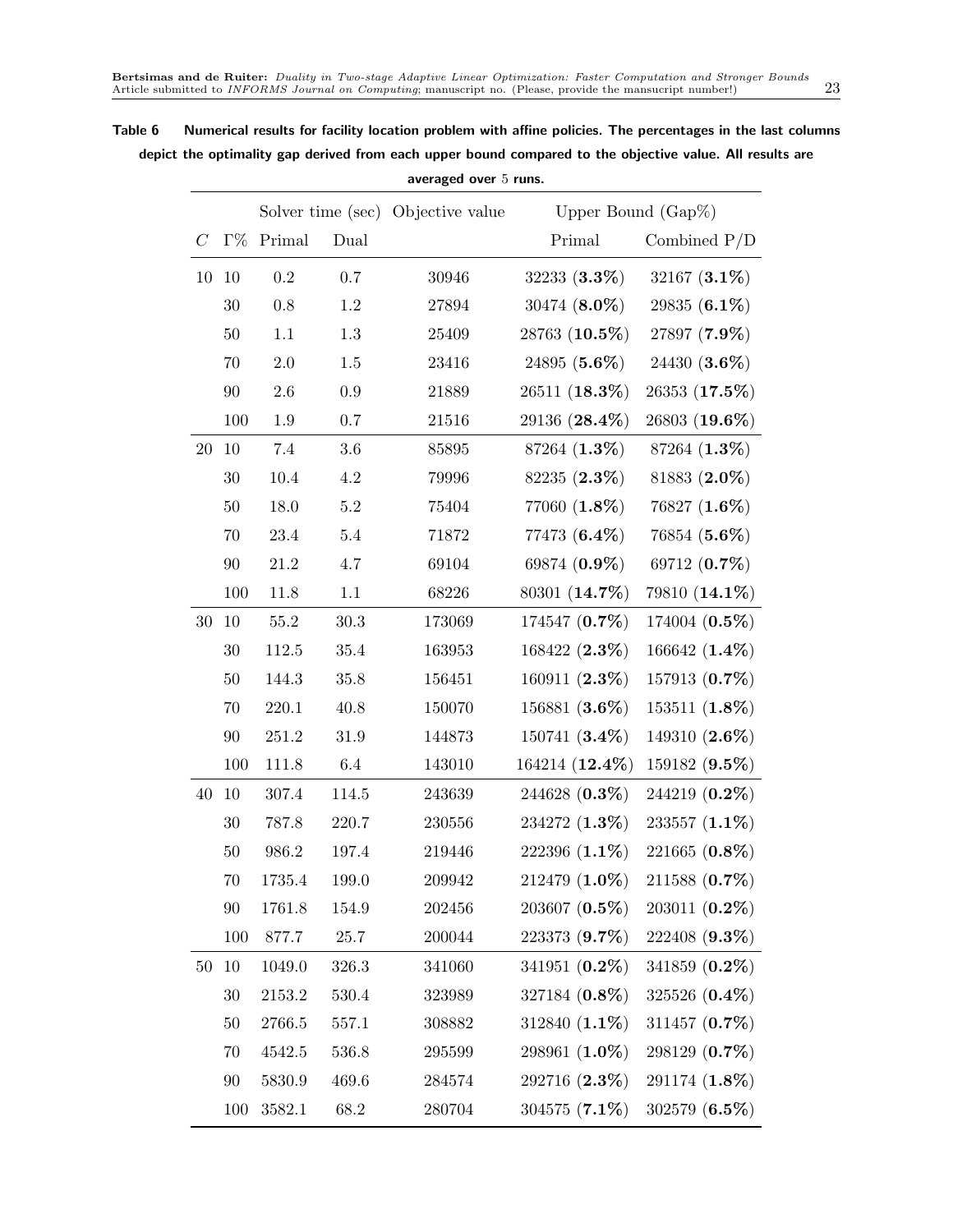|                                         | Primal formulation $(2)$ Dual formulation $(3)$ |     |
|-----------------------------------------|-------------------------------------------------|-----|
| $#$ uncertain parameters                | 50                                              | 61  |
| $#$ wait-and-see decisions              | 500                                             | 51  |
| $#$ constraints on variables            | 61                                              | 51  |
| $\#$ constraints on uncertain parameter | 51                                              | 501 |

<span id="page-23-5"></span>Table 7 Comparing dimensions of variables, uncertainties and number of constraints in the primal and dual formulation for the facility location problem  $(21)$  with  $C = 50$  customers.

<span id="page-23-6"></span>Table 8 Comparing the number of affine constraints and sign restrictions in  $(13)$  and  $(16)$  for the facility location problem  $(21)$  with  $C = 50$  customers.

|                         | Primal formulation $(13)$ Dual formulation $(16)$ |       |
|-------------------------|---------------------------------------------------|-------|
| $\#$ affine constraints | 28661                                             | 6222  |
| $\#$ sign restrictions  | 28661                                             | 51000 |

# <span id="page-23-2"></span>7. Concluding Remarks

In this paper, we have used duality for the second-stage decisions and uncertain parameters to derive an equivalent formulation of a primal two-stage adaptive model. The resulting dualized formulation is again a two-stage adaptive model. We show that optimal affine policies for the primal formulation can be directly constructed from optimal affine policies in the dual formulation. Via two examples of lot-sizing and a facility location problem, we show that the dualized models, when coupled with affine policies, can reduce computational time to solve adaptive problems by an order of magnitude. Furthermore, we provide an algorithm that uses the affine policies in the dual model to strengthen bounds on the optimality gap of affine policies.

## <span id="page-23-0"></span>References

- Ardestani-Jaafari, A., E. Delage. 2014. The value of flexibility in robust location-transportation problem *Les* Cahiers du GERAD G-2014-83, GERAD, HEC Montréal.
- <span id="page-23-1"></span>Atamtürk, A., M. Zhang. 2007. Two-stage robust network flow and design under demand uncertainty. *Operations Research* 55 662–673.
- <span id="page-23-4"></span>Baron, O., J. Milner, H. Naseraldin. 2011. Facility location: A robust optimization approach. *Production and Operations Management* 20 772–785.
- <span id="page-23-3"></span>Ben-Tal, A., L. El Ghaoui, A. Nemirovski. 2009. *Robust Optimization*. Princeton Series in Applied Mathematics, Princeton University Press.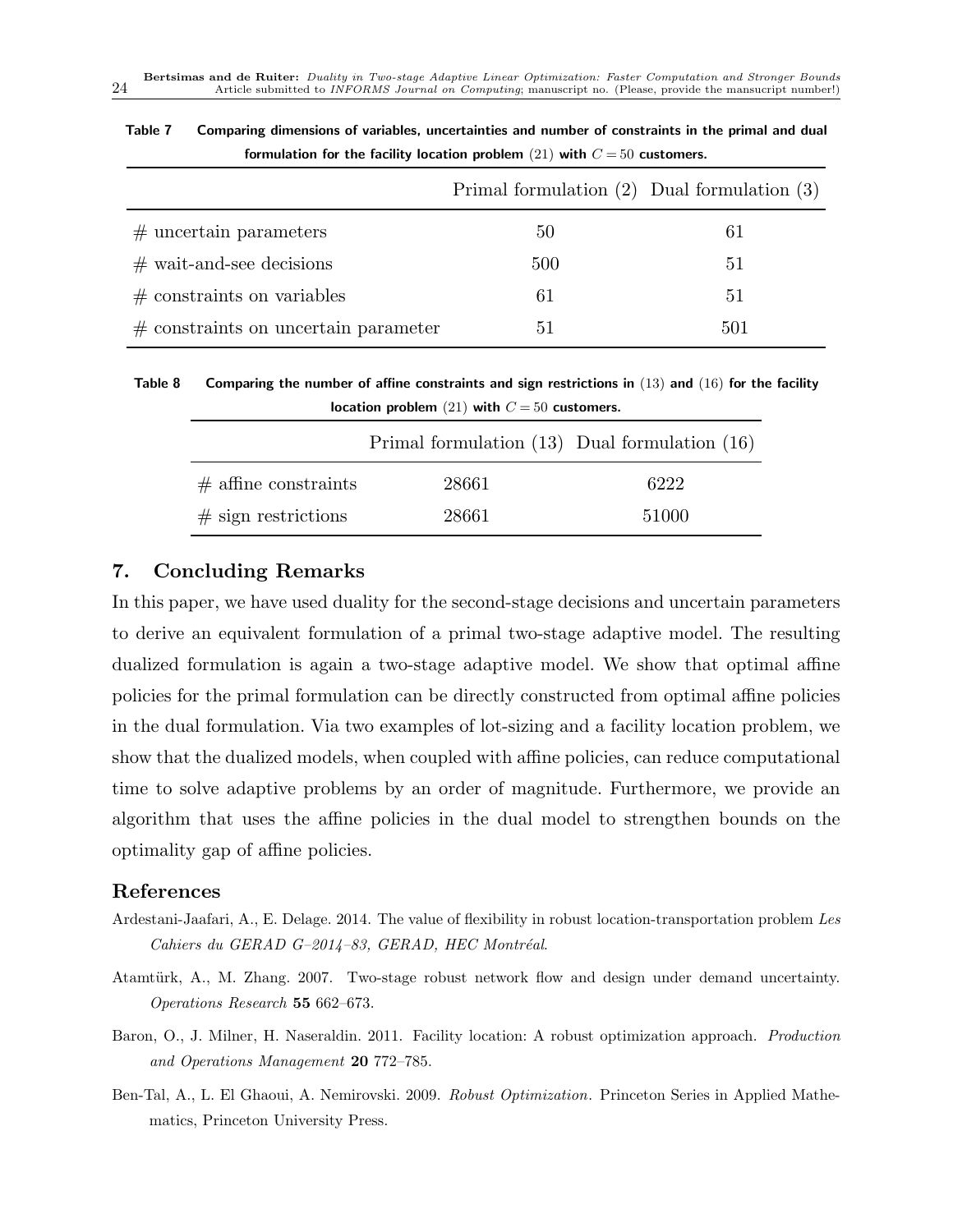- <span id="page-24-2"></span>Ben-Tal, A., B. Do Chung, S. R. Mandala, T. Yao. 2011. Robust optimization for emergency logistics planning: Risk mitigation in humanitarian relief supply chains. *Transportation research part B: methodological* 45 1177–1189.
- <span id="page-24-7"></span>Ben-Tal, A., B. Golany, A. Nemirovski, J.-r. Vial. 2005. Retailer-supplier flexible commitments contracts: a robust optimization approach. *Manufacturing & Service Operations Management* 7 248–271.
- <span id="page-24-6"></span>Ben-Tal, A., A. Goryashko, E. Guslitzer, A. Nemirovski. 2004. Adjustable robust solutions of uncertain linear programs. *Mathematical Programming* 99 351–376.
- <span id="page-24-4"></span>Bertsimas, D., D. B. Brown, C. Caramanis. 2011. Theory and applications of robust optimization. *SIAM Review* 53 464–501.
- <span id="page-24-10"></span>Bertsimas, D., C. Caramanis. 2010. Finite adaptability in multistage linear optimization. *Automatic Control, IEEE Transactions on* 55 2751–2766.
- <span id="page-24-12"></span>Bertsimas, D., I. Dunning. 2014. Multistage robust mixed integer optimization with adaptive partitions. *Submitted for publication*.
- <span id="page-24-16"></span>Bertsimas, D., I. Dunning, M. Lubin. 2015. Reformulation versus cutting-planes for robust optimization. *Computational Management Science* 1–23.
- <span id="page-24-9"></span>Bertsimas, D., V. Goyal. 2010. On the power of robust solutions in two-stage stochastic and adaptive optimization problems. *Mathematics of Operations Research* 35 284–305.
- <span id="page-24-11"></span>Bertsimas, D., V. Goyal. 2012. On the power and limitations of affine policies in two-stage adaptive optimization. *Mathematical Programming* 134 491–531.
- <span id="page-24-8"></span>Bertsimas, D., D. A. Iancu, P. A. Parrilo. 2010. Optimality of affine policies in multistage robust optimization. *Mathematics of Operations Research* 35 363–394.
- <span id="page-24-1"></span>Bertsimas, D., E. Litvinov, X. A. Sun, J. Zhao, T. Zheng. 2013. Adaptive robust optimization for the security constrained unit commitment problem. *Power Systems, IEEE Transactions on* 28 52–63.
- <span id="page-24-14"></span>Bertsimas, D., M. Sim. 2004. The price of robustness. *Operations Research* 52 35–53.
- <span id="page-24-0"></span>Birge, J. R., F. Louveaux. 2011. *Introduction to stochastic programming*. Springer Science & Business Media.
- <span id="page-24-15"></span>Fischetti, M., M. Monaci. 2012. Cutting plane versus compact formulations for uncertain (integer) linear programs. *Mathematical Programming Computation* 4 239–273.
- <span id="page-24-3"></span>Gabrel, V., M. Lacroix, C. Murat, N. Remli. 2014a. Robust location transportation problems under uncertain demands. *Discrete Applied Mathematics* 164 100–111.
- <span id="page-24-5"></span>Gabrel, V., C. Murat, A. Thiele. 2014b. Recent advances in robust optimization: An overview. *European Journal of Operational Research* 235 471–483.
- <span id="page-24-17"></span>Gurobi Optimization, Inc. 2015. Gurobi optimizer reference manual. <http://www.gurobi.com>.
- <span id="page-24-13"></span>Hadjiyiannis, M., P. Goulart, D. Kuhn. 2011. A scenario approach for estimating the suboptimality of linear decision rules in two-stage robust optimization. *Decision and Control and European Control Conference (CDC-ECC), 2011 50th IEEE Conference on*. 7386–7391.